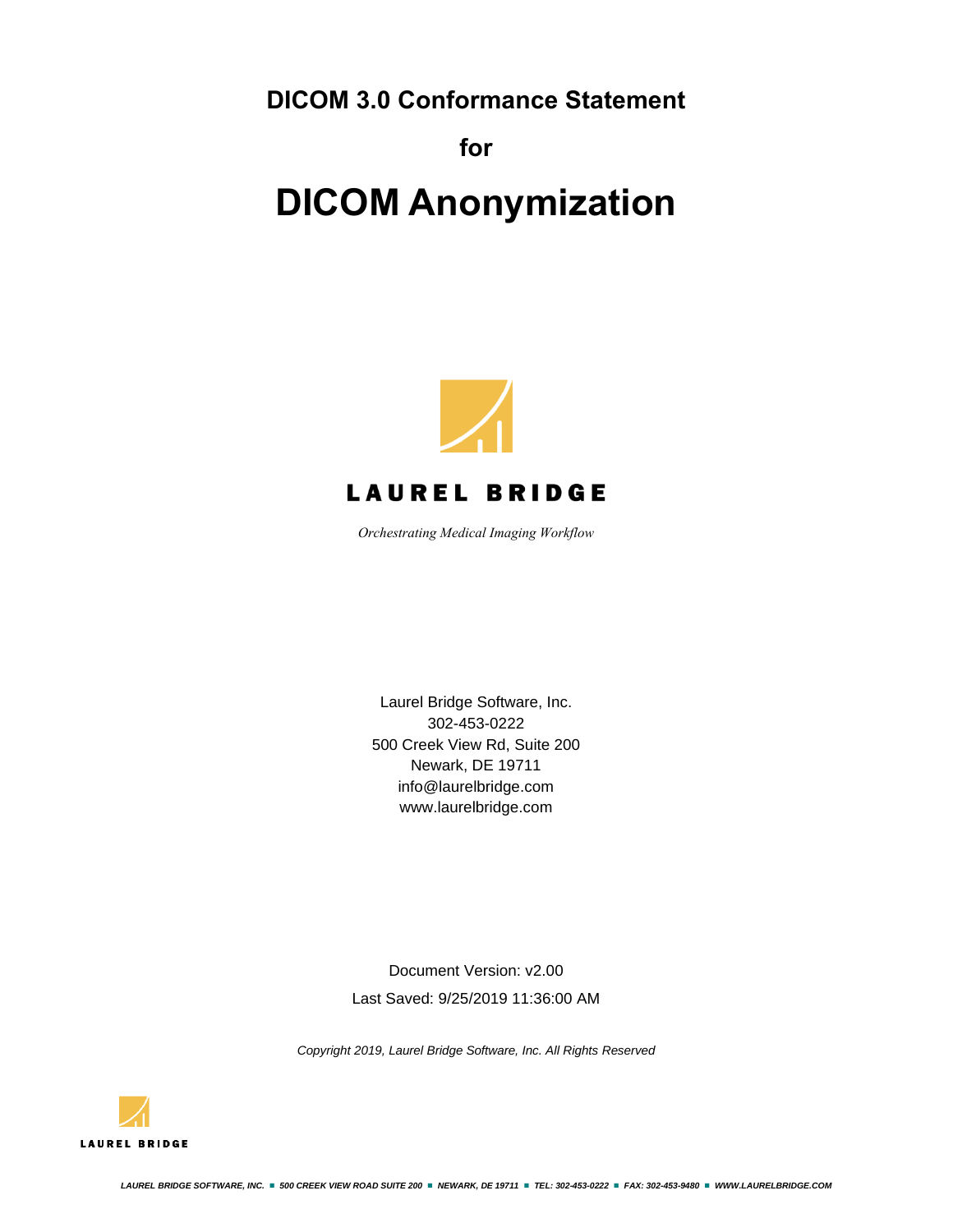*DICOM Anonymization Filter Conformance Statement - v2.00 – Page 2 of 21*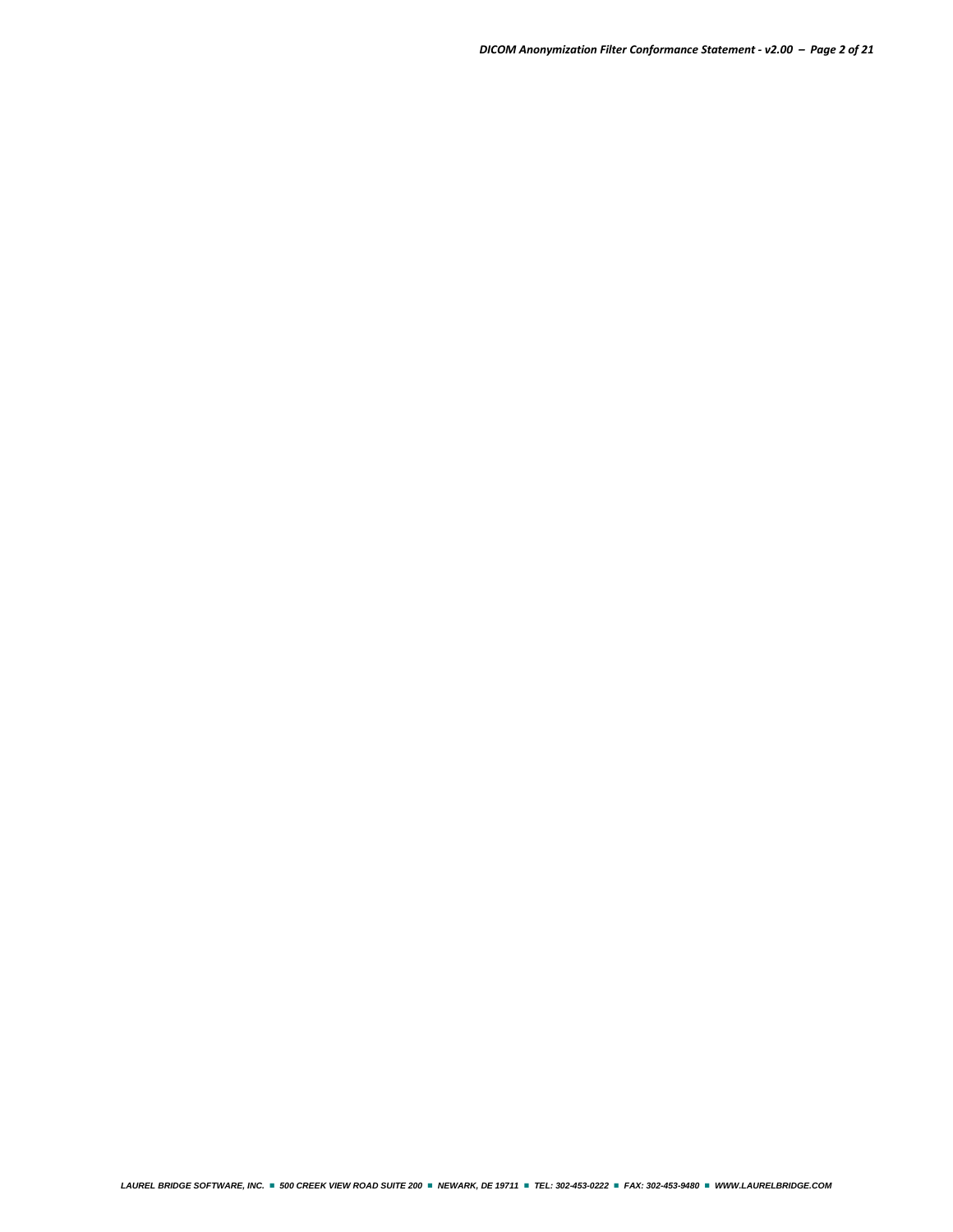# **1. Conformance Statement Overview**

# **1.1 Purpose**

This document outlines the DICOM Anonymization Filter conformance claims to the Basic Application Level Confidentiality Profile for patient anonymization for version 2019a of the DICOM standard. Also outlined are the various methods the DICOM Anonymization Filter uses to add replacement "dummy values" for the original values. A description of the process used to anonymize any burned in annotations is also included.

Table 1-1 provides an overview of the Basic Application Level Confidentiality Options supported.

| <b>Basic Application Level Confidentiality Option</b>               | <b>Supported</b>            |
|---------------------------------------------------------------------|-----------------------------|
| Clean Pixel Data Option                                             | Yes                         |
| Clean Recognizable Visual Features Option                           | N <sub>o</sub>              |
| <b>Clean Graphics Option</b>                                        | N <sub>o</sub>              |
| <b>Clean Structured Content Option</b>                              | N <sub>o</sub>              |
| <b>Clean Descriptors Option</b>                                     | N <sub>o</sub>              |
| Retain Longitudinal Temporal Information with Full Dates Option     | Yes                         |
| Retain Longitudinal Temporal Information with Modified Dates Option | N <sub>o</sub>              |
| Retain Patient Characteristics Option                               | $Yes*$                      |
| <b>Retain Device Identity Option</b>                                | $Yes*$                      |
| Retain Institution Identity Option                                  | $Yes*$                      |
| Retain UIDs                                                         | $Yes*$                      |
| Retain Safe Private Option                                          | $\overline{\text{No}}^{**}$ |

|  |  | ank<br>е |  |  |
|--|--|----------|--|--|
|--|--|----------|--|--|

**\*Indicates option is supported via user configuration of the De-Identify filter.**

**\*\*Private tags may be either all anonymized, all removed, or all ignored. The Retain Safe Private Option requires the De-Identify filter identify those private attributes deemed safe to be excluded from the anonymization filter.**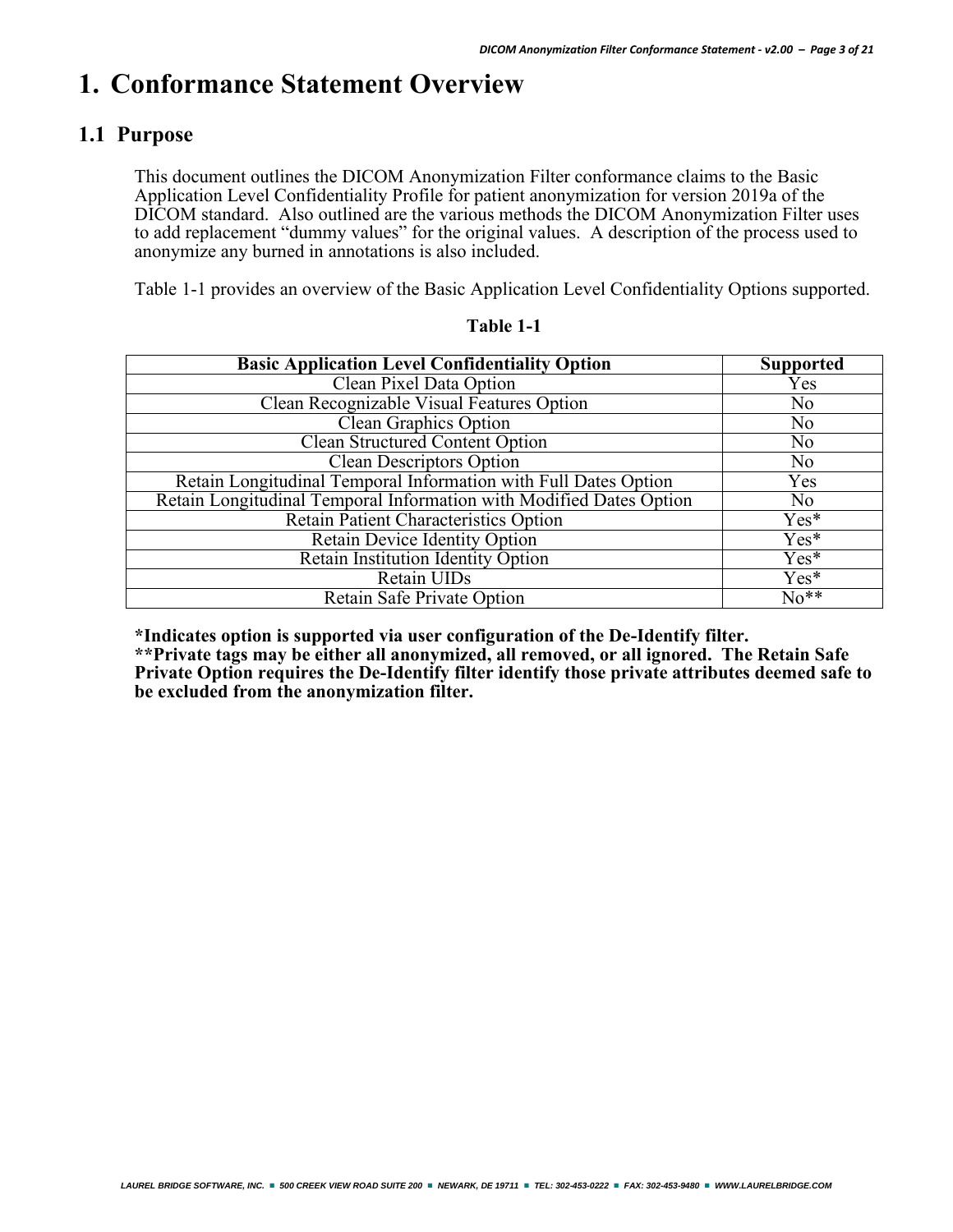# 2. Table of Contents

| 4.1   |  |
|-------|--|
| 4.1.1 |  |
| 4.1.2 |  |
| 4.1.3 |  |
| 4.1.4 |  |
| 4.1.5 |  |
| 4.2   |  |
| 4.2.1 |  |
| 4.2.2 |  |
| 4.2.3 |  |
|       |  |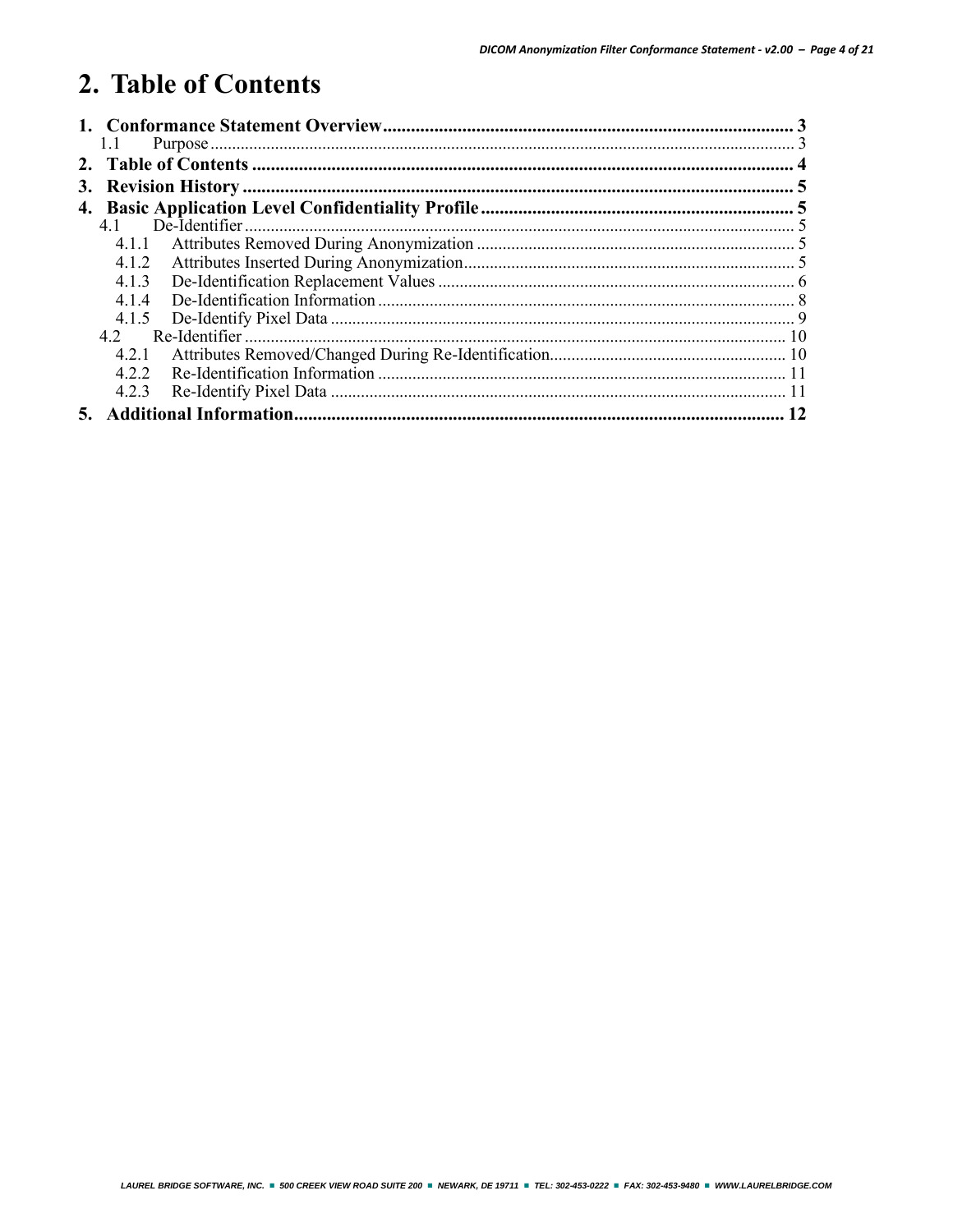| <b>Document</b><br><b>Version</b> | <b>Date of Issue</b> | <b>Author</b> | <b>Description</b>                                                                                                       |
|-----------------------------------|----------------------|---------------|--------------------------------------------------------------------------------------------------------------------------|
| 1.0                               | 04/14/2011           | Chris Hoffman | <b>Initial Revision</b>                                                                                                  |
| 1.1                               | 10/12/2011           | Chris Hoffman | Updates to De-Identify and Re-Identify process                                                                           |
| 1.2                               | 10/25/2011           | Chris Hoffman | Updated Conformance claim for 2011 spec.                                                                                 |
| 1.3                               | 12/9/2011            | Chris Hoffman | Updates to DAnon to use certificates in lieu of xml<br>files. Updated functionality of DAnon                             |
| 1.4                               | 05/31/2013           | Chris Hoffman | Updated anonymization functionality to include<br>support for multi-frame images.                                        |
| 1.5                               | 02/12/2015           | Chris Hoffman | Updated list of supported transfer syntaxes                                                                              |
| 1.6                               | 11/18/2015           | Chris Hoffman | Updated list of supported transfer syntaxes and<br>fixed issue with Encrypted Attributes SQ.                             |
| 1.7                               | 11/7/2016            | Chris Hoffman | Update verbiage for one-way anonymization                                                                                |
| 1.8                               | 11/9/2016            | Chris Hoffman | Update process of retaining the original data to<br>reflect recent changes in DCF.                                       |
| 1.9                               | 06/12/2019           | Chris Hoffman | Update format to match recommended CNF<br>document format. Update table of De-Identified<br>Attribute Tag list to 2019a. |
| 2.0                               | 09/25/2019           | Chris Hoffman | Update supported Re-Identification encryption<br>algorithm.                                                              |

# **3. Revision History**

# **4. Basic Application Level Confidentiality Profile**

# **4.1 De-Identifier**

# **4.1.1 Attributes Removed During Anonymization**

See Table E.1.1 in Appendix C: Analysis Models for the full list of Attributes anonymized during the De-Identification Process.

**NOTE:** The DICOM Anonymization Filter supports the ability for the user to add, remove, or alter the provided list of DICOM Attributes. This application only adheres to the Basic Application Level Confidentiality Profile using the default configuration file provided.

The ability to alter the default anonymization attributes list was added to support full customization of the de-identification process by the user. The full list of customization options available to the user are described in more detail later in this section.

# **4.1.2 Attributes Inserted During Anonymization**

**NOTE:** The private group in this list (0317) is configurable by the user to allow for the most flexibility; therefore, the value indicated is subject to change.

Encrypted Attributes Sequence (0400, 0500) >Encrypted Content Transfer Syntax UID (0400, 0510)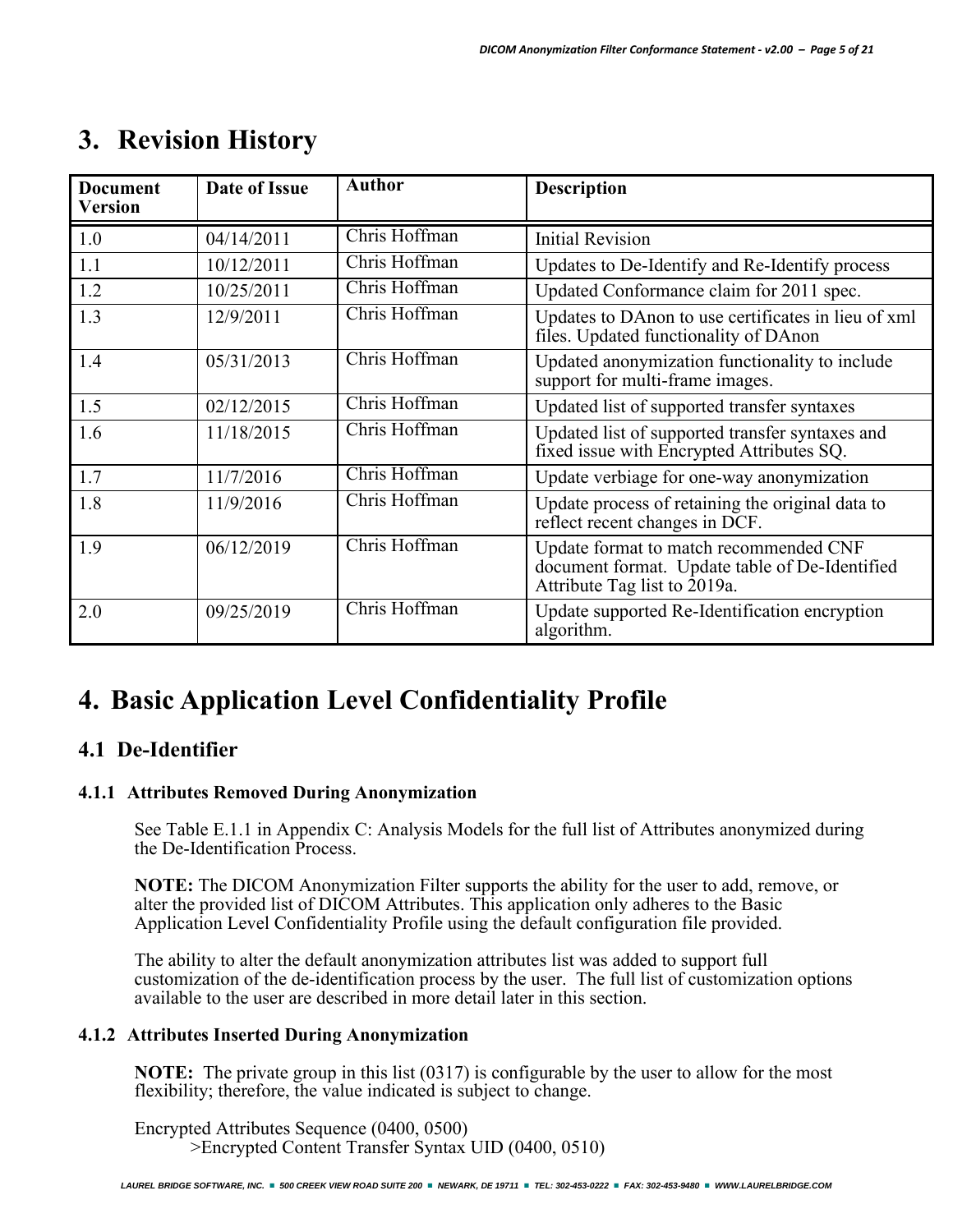>Encrypted Content (0400, 0520) >> Modified Attributes Sequence (0400, 0550)

Patient Identify Removed (0012, 0062) De-Identification Method (0012, 0063) De-Identification Method Code Sequence (0012, 0064) Burned In Annotation (0028, 0301) Longitudinal Temporal Information Modified (0028, 0303) Private Creator (0317, 0010) Version (0317, 1000) Pixel Data Rectangles Anonymized (0317, 1001) (SQ) >Private Creator (0319,0010) >Original Pixel Data Encrypted (0319, 1000) >Byte Order (0319,1002) >Frame (0319,1003) >Rectangle Coordinates (0319, 1004)

### **4.1.3 De-Identification Replacement Values**

All attributes listed in Table E.1.1 have a default removal action that determines how to treat the given attribute if it appears in the DICOM data set to be anonymized.

### *4.1.3.1 Lookup for 'Dummy Value' Based on VR*

Attributes that require a dummy replacement value when removed from the original DICOM data set may specify 'autofill' to perform a lookup of valid replacement values based on the VR of the attribute. The following list shows the default replacement value for each VR type.

AE - Value Anonymized AS - 000D  $AT - N/A*$ CS - VALUE\_ANONYMIZED  $DA - 99990101$ DS - 00000000 DT - 99990101000000.000000 FD - 00000000 FL - 0000 IS - 00000000 LO - Value Anonymized LT - Value Anonymized OB - \*N/A\* OD - 00000000 OF – 00000000 OL – 0000000000000000 OV - 0000000000000000  $OW - *N/A*$ PN - Doe^John SH - Value Anonymized SL - 00000000  $SO - **$ SS - 0000 ST - Value Anonymized SV - 0000000000000000 TM - 000000.0000 UC – Value Anonymized UI - \*\*\* UL - 00000000 UN - Value Anonymized UR - URLAnonymized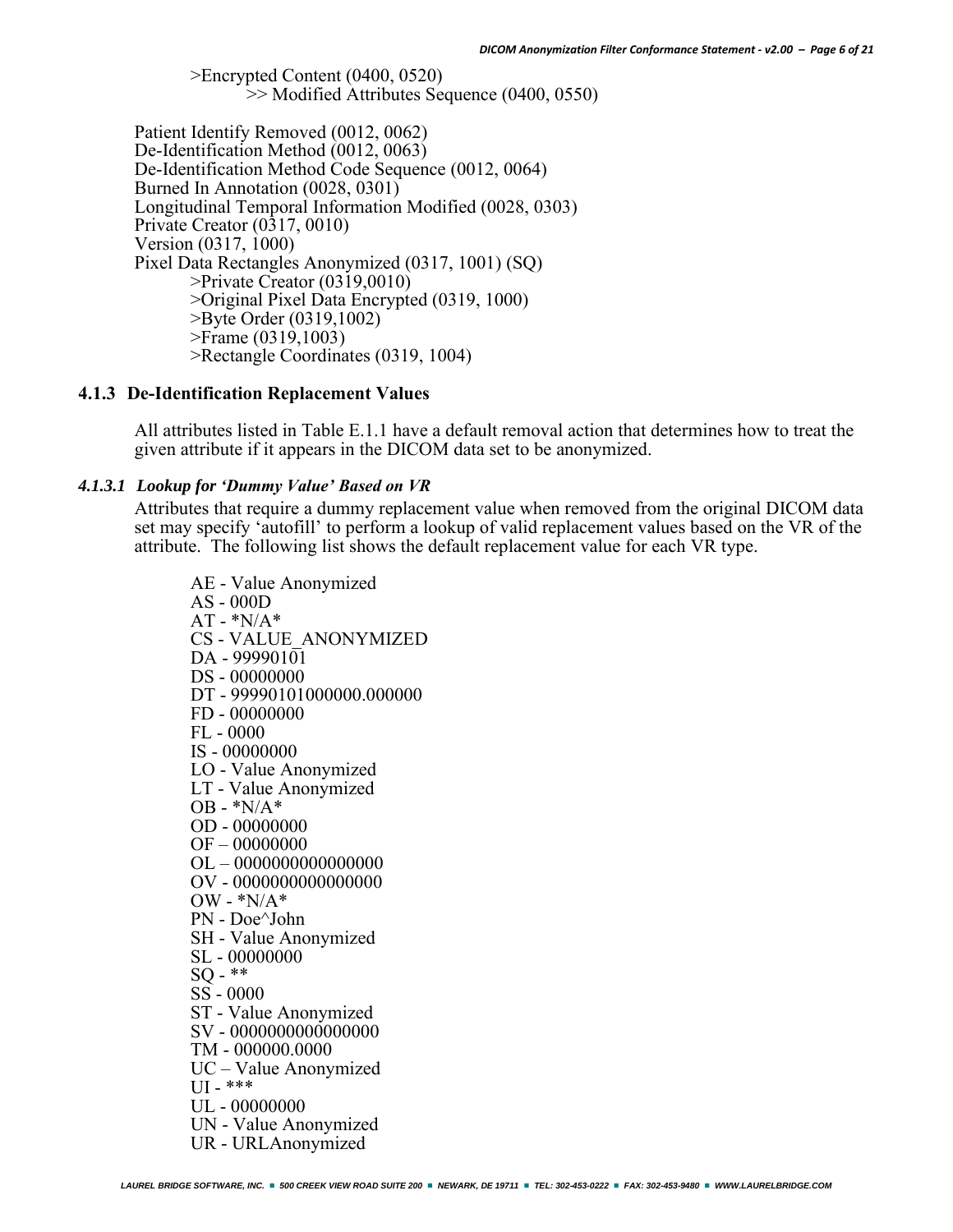US - 0000 UT - Value Anonymized UV - 0000000000000000

Legend:

\*N/A\* - Not applicable, elements with these VR's are not anonymized in this context \*\* - Sequence elements are anonymized by using this same table for each element in the sequence: **Note:** See Section 2.1.3.6 for Sequence anonymization \*\*\* Unique Identifiers are uniquely generated: **Note:** See Section 2.1.4.3 for UID integrity

#### *4.1.3.2 Specifying a Custom Replacement Value*

Instead of using the default value for the dummy replacement value, the DICOM Anonymization Filter supports specifying a replacement value for each attribute in Table E.1.1. This replacement value is not validated with respect to the attributes VR, so invalid replacement values may have an adverse effect on the resultant anonymized data set. Specifying a replacement value does not work for sequence elements.

#### *4.1.3.3 Generating and Transforming UIDs*

The DICOM Anonymization Filter supplies two methods for automatically creating unique UIDs for UI elements: Generating a new UID or Transforming an existing UID.

#### 4.1.3.3.1 Generating a new UID

A new UID is generated using the makeUID utility provided in the DCF library. This helps mitigate the potential for collisions by helping ensure uniqueness. By default, UID generation is not used for Study or Series UID's due to the lack of a consistent one to one mapping for these UIDs.

### 4.1.3.3.2 Transforming Existing UID

The transformation function takes an existing UID and applies a transformation algorithm that produces a unique replacement value. This transformation function allows for consistent UID creation without the need for a dictionary that maps the old and new UID values. Also, the transformation function was designed in a way that is reversible, removing the need to store the original UID value in a private tag. It is worth noting that the transformation function attempts to append a prefix before the hashed UID if the resulting UID is under 64 characters in length. This prefix helps identify UIDs hashed using this transformation function. This transformation function is only reversible if the Encrypted Attributes Sequence is present and intact.

# *4.1.3.4 One-Way Hash Function for PN, SH, and LO Elements*

In lieu of looking up a replacement value or providing a replacement value, a one-way hash function can be used. Using the **first value** of an original PN, SH, or LO element, this one-way hash function provides the ability to safely generate a replacement value using a SHA hash algorithm that is both consistent and repeatable. The one-way hash function has been added to address concerns that various PN, SH, or LO elements will map to the same value for all images in a study/series hierarchy where uniqueness or consistency is required.

#### *4.1.3.5 Accession Number Anonymization*

Accession numbers, like UIDs, are anonymized differently to provide a consistent one to one mapping for various anonymized accession numbers. In other words, a given accession number will be anonymized to one and only one value, helping mitigate collisions. This one to one mapping is accomplished using a SHA512 hash function, encoding the resultant hash in Base64, using a subset of the resultant hash for the accession number. A user defined prefix can also be defined to help identify anonymized data sets.

#### *4.1.3.6 Sequence Elements*

The DICOM Anonymization Filter handles sequence elements in a different fashion than typical elements. When a given sequence element contains any one of the listed attributes to be anonymized, the entire sequence is copied into the encrypted data set, and the entire sequence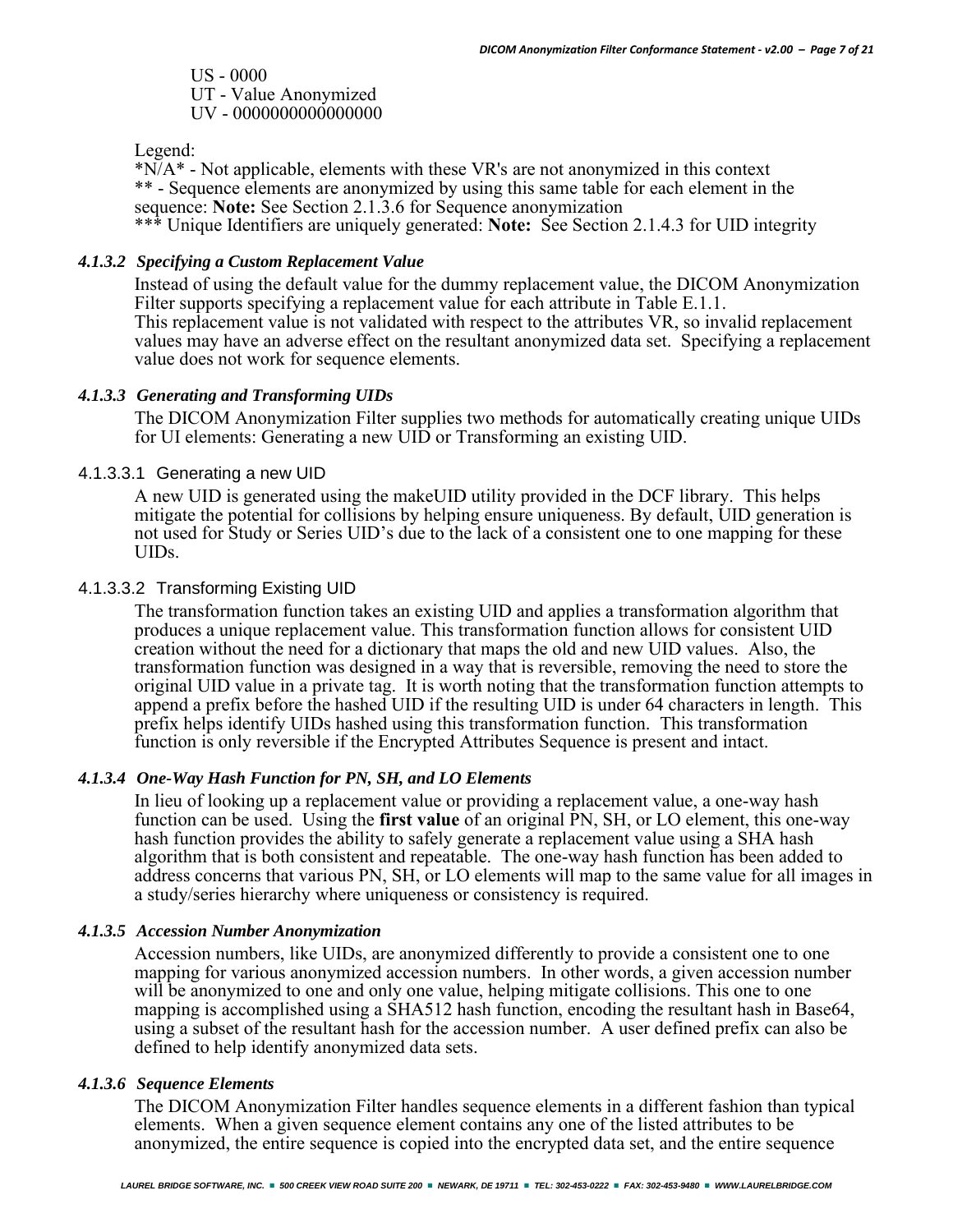element is anonymized, meaning each element in the sequence is handled the same way as the header data.

Additionally, if an element contained within a sequence is marked for removal, only the indicated element will be removed from the sequence. Note that this still means the entire sequence element will be copied to the encrypted data set if re-identification is enabled.

## **4.1.4 De-Identification Information**

#### *4.1.4.1 Encryption Algorithm*

AES (by default) is used to encrypt the encrypted attributes data set. Encoding is performed per the specifications in AES Content Encryption in RFC3565.

The AES algorithm is applied automatically using a key length of 256 and is enveloped using a provided X509 Certificate. The resulting PKCS#7 enveloped message is then added to the deidentified data set as an array of bytes.

Triple DES is still supported by the De-Identification Filter but is currently included for legacy support.

#### <span id="page-7-0"></span>*4.1.4.2 Public Certificate*

The De-Identification process requires that a valid PKCS#7 RSA certificate be supplied to handle the AES and RSA encryption needed for the enveloped data. The following configuration is expected for a given public certificate (at least):

Signature algorithm: SHA 256 Public key: RSA (2048 Bits) Key Usage: Digital Signature, Data Encipherment, Key Agreement

#### *4.1.4.3 Self-Signed Certificates*

It is recommended that customers who wish to Re-Identify an anonymized DICOM instance purchase a Code Signing Certificate from a reputable company such as DigiCert, Comodo, or Symantec to name a few.

Self-signed certificates are generally considered less secure than Code Signing Certificates from reputable certificate authorities mainly because the same entity that created and signed the certificate is the same identity that the certificate was created to identify. In other words, anyone can create and sign a self-signed certificate without validating their identity.

A self-signed certificate may be used in lieu of purchasing a Code Signing Certificate if the following clauses can be guaranteed:

- 1. The computer the DICOM Anonymization Filter is running on is behind a firewall and not in a DMZ zone.
- 2. The computer the DICOM Anonymization Filter is running on is not wide open, e.g. password protected via a secure password that isn't common knowledge.
- 3. The customer can guarantee safe transport of the private certificate. This means, specifically, that the private certificate has never been transmitted over a non-encrypted channel over the internet. For example, a test self-signed certificate that has been emailed over a non-encrypted channel to a test site cannot be used for commercial purposes because no guarantee can be made that the private key has not been compromised.

#### *4.1.4.4 Study Instance UID, Series Instance UID, and Frame of Reference UID Integrity*

The Study Instance UID and Series Instance UID hierarchy are retained through use of a transformation function that uniquely alters a given 64 bit UID in a non-reversible one to one mapping. The transformation function attempts to mitigate the potential for collisions with preexisting UID's by appending a user configurable prefix to the transformed UID if the length of the resultant UID allows.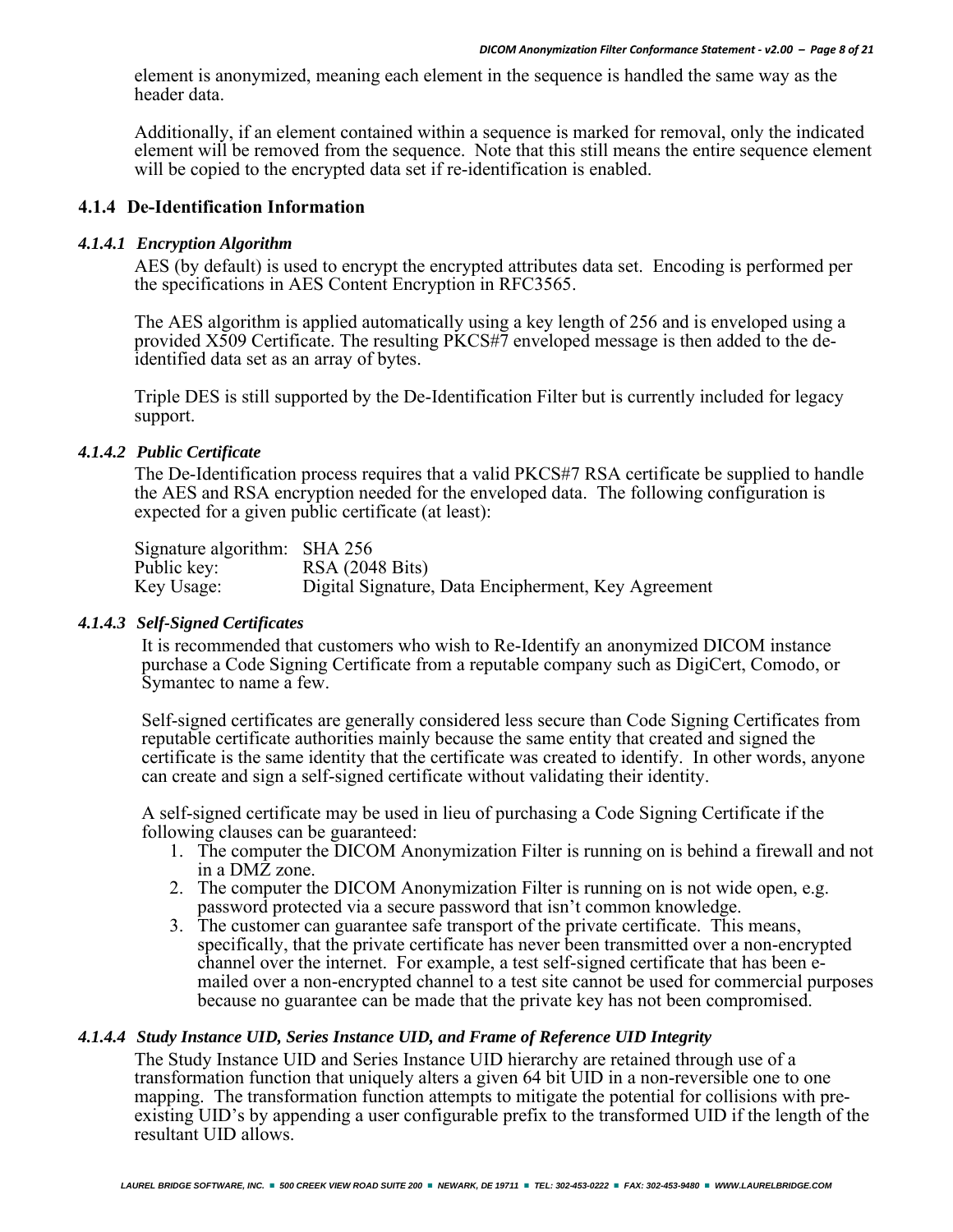# *4.1.4.5 Transfer Syntax*

Explicit VR Little Endian is used to encode / decode the Encrypted Attributes Data Sequence (0400, 0500). This is independent of the DICOM data set's transfer syntax and is only used for the given Attribute.

The byte order of the original DICOM data set's pixel data is stored with the original pixel data in the configured private tag to determine if byte swapping is needed upon re-identification.

# <span id="page-8-0"></span>**4.1.5 De-Identify Pixel Data**

Pixel data de-identification is done in line, using specified rectangles (x, y, width, height) that indicate sub regions within the original pixel data that need to be blacked out. For each rectangle specified, the following sequence of events occurs:

- a. The rectangle is located within the original pixel data and each pixel located within this sub-region is copied into a separate buffer.
- b. The buffer is enveloped using the same public certificate defined in section [4.1.4.2.](#page-7-0) This ensures the original pixel data anonymized is encrypted with the same level of protection as the rest of the DICOM data set header data that was anonymized.
- c. The following data is stored in a preconfigured private tag of the users choosing (for the group number):
	- i. Private Creator (0319, 0010) The private creator ID
	- ii. Encrypted Buffer (0319, 1000) The original pixel data encrypted using the provided public certificate.
	- iii. Byte Order (0319, 1002) The byte order of the original pixel data contained in the encrypted buffer.
	- iv. Frame (0319, 1003) The current frame index the given rectangle was pulled from.
	- v. Rectangle Coordinates (0319, 1004) The coordinates with respect to the original DICOM data set's pixel data where the rectangle was removed.

## *4.1.5.1 Supported DICOM Image Formats for De-Identification*

The following list indicates the various supported image formats: including the photometric interpretation, the bit depth, and samples per pixel.

| 8                                          |
|--------------------------------------------|
| 8                                          |
| $\overline{3}$                             |
| Planar Configuration: Interleaved   Planar |
|                                            |
| 8   10   12   14   16                      |
| 8 16                                       |
|                                            |
|                                            |
| 8   10   12   14   16                      |
| 8 16                                       |
| 1                                          |
|                                            |
| 8                                          |
|                                            |
| 8                                          |
|                                            |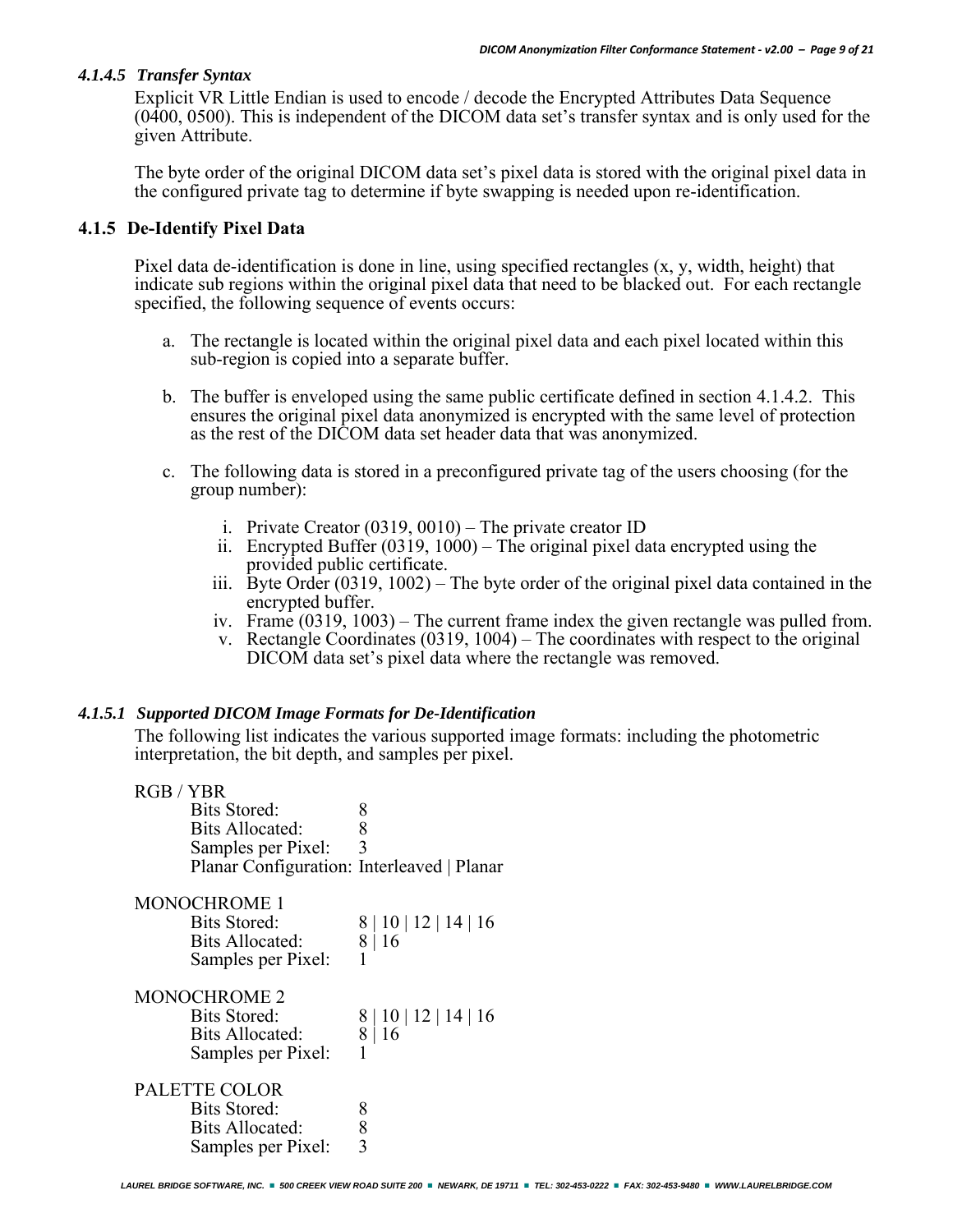In addition, the following is a list of supported transfer syntaxes. Support refers to the anonymization filter's ability to de-identify and re-identify an image's pixel data written in the given transfer syntax.

| <b>Transfer Syntax</b>    | <b>Description</b>                          |
|---------------------------|---------------------------------------------|
| 1.2.840.10008.1.2         | <b>Implicit Little Endian</b>               |
| 1.2.840.10008.1.2.1       | <b>Explicit Little Endian</b>               |
| 1.2.840.10008.1.2.2       | <b>Explicit Big Endian</b>                  |
| 1.2.840.10008.1.2.5       | <b>RLE Lossless</b>                         |
| $1.2.840.10008.1.2.4.50*$ | <b>Jpeg Baseline Process 1</b>              |
| $1.2.840.10008.1.2.4.51*$ | Jpeg Extended Process 2 4                   |
| 1.2.840.10008.1.2.4.57    | Jpeg Lossless NH Process 14                 |
| 1.2.840.10008.1.2.4.70    | Jpeg Lossless NH, FOP Process $14$ SV $1 +$ |
| 1.2.840.10008.1.2.4.90    | Jpeg 2000 Lossless                          |
| 1.2.840.10008.1.2.4.91*   | Jpeg 2000 (Lossy)                           |

NH: Nonhierarchical

+ Jpeg Lossless, Nonhierarchical, First-Order Prediction (Process 14 [Selection Value 1])

\* See **NOTE** below regarding Lossy compressed images for anonymization

## 4.1.5.1.1 Transfer Syntaxes **NOT** supported for anonymization:

Any transfer syntax not listed in the table above but is supported by DICOM is not supported for anonymization.

# 4.1.5.1.2 **NOTE** regarding lossy compressed images when anonymizing

When de-identifying a lossy compressed image's pixel data, the data is first decompressed and subsequently de-identified as per the rules indicated in section [4.1.5.](#page-8-0) When writing the deidentified pixel data back out to disk using the same lossy transfer syntax, the pixel data must then be recompressed. This action of decompressing and recompressing the pixel data using a lossy compression transfer syntax will yield varying results, thus ensuring the original pixel data **cannot** be restored exactly when re-identifying.

It is recommended a lossless-compressed or uncompressed transfer syntax be used when requiring an image's pixel data be able to be re-identified/restored to its original state.

## 4.1.5.1.3 **NOTE** regarding 16 bit palette color images

For 16 bit palette color images, an 8 bit palette color index is used for the designated replacement color. This 8 bit palette color index calculated from the RGB replacement color is duplicated for the low and high byte. As such, masking the low byte for a given palette color index will yield the 8 bit replacement value.

# **4.2 Re-Identifier**

# **4.2.1 Attributes Removed/Changed During Re-Identification**

Patient Identity Removed (0012, 0062) – Changed to 'No' De-Identification Method (0012, 0063) - Removed Image Type (0008, 0008) – Marked as Derived Source Image Sequence (0008, 2112) >Referenced Sop Instance UID (0008, 1155) – Original Image SOP Instance UID Referenced

>Referenced Sop Class UID (0008, 1150) – Original SOP Class UID Referenced Sop Instance UID (0008, 0018) – Uniquely Generated for New Image Encrypted Attributes Sequence (0400, 0500) – Removed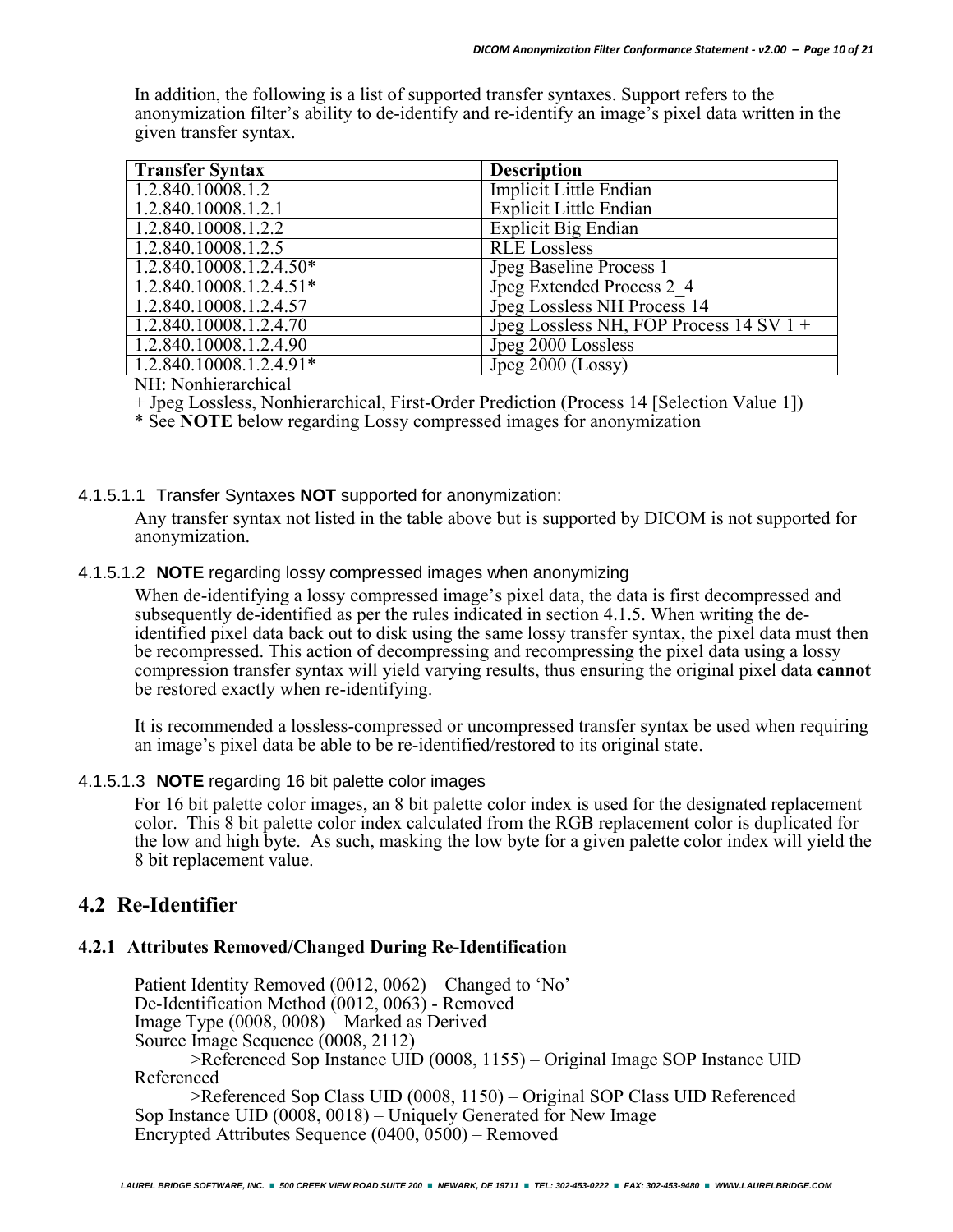\***NOTE:** If the resulting data set still contains the Encrypted Attributes Sequence, it signifies there was an error during the re-identification process and the DICOM file header does not contain diagnostically accurate information.

Burned In Annotation (0028, 0301) - Removed

Longitudinal Temporal Information Modified (0028, 0303) – "REMOVED"

Private Creator (0317, xxxx) – Removed

**\*NOTE:** The private group in this list (0317) is configurable by the user to allow for the most flexibility; therefore, the value indicated is subject to change.

### **4.2.2 Re-Identification Information**

#### *4.2.2.1 Private Certificate*

The Re-Identification process requires a valid private PKCS#12 certificate be specified to decrypt the enveloped data contained in the anonymized DICOM header file. To correctly use the provided private certificate, the current DICOM Anonymization Filter needs to be properly configured to use the private certificate password that is specified in the private certificate. This can be done by specifying the correct password in the ConfigurationSettings object the DICOM Anonymization Filter uses during the re-identification process.

#### *4.2.2.2 Transfer Syntax*

Explicit VR Little Endian is used during the decoding process of the data set. However, the application is designed to use the indicated transfer syntax specified in the Encrypted Content Transfer Syntax UID Attribute, if the transfer syntax specified here was the same transfer syntax used to encode the Encrypted Content.

If the transfer syntax of the de-identified DICOM data set was changed in a manner that requires byte swapping for short pixel data, the appropriate byte swap will occur prior to the restoration of the original pixel data.

#### *4.2.2.3 Supported Encryption Algorithms*

The DICOM Anonymization Filter supports the re-identification of data sets encrypted using the following algorithms:

- AES  $(256-bit)$
- Triple DES (168-bit) (Legacy)

All other encryption algorithms for re-identification are not supported.

## **4.2.3 Re-Identify Pixel Data**

For each rectangle specified in the Pixel Data Rectangles Anonymized (0317, 1001) sequence, the following occurs:

- 1. The encrypted pixel data (0319, 1000) is decrypted by using the provided private certificate and password to open the enveloped byte array. The library used to envelope and open a given CMS message handles the checksum validation automatically. This opening of the encrypted pixel data envelope will fail if the provided byte array has changed in any manner that is not consistent with the provided certificates.
- 2. Using the associated rectangle (0319, 1004), the decrypted pixel data is placed back into the pixel data to reform the original image.

**NOTE:** In certain circumstances, such as the case with a lossy transfer syntax, data loss can occur when restoring the original pixel data that was once anonymized. Because of this possibility, it is recommended that the re-identified instance still be considered a new instance (e.g. the re-identified instance has a new SOP Instance UID). The original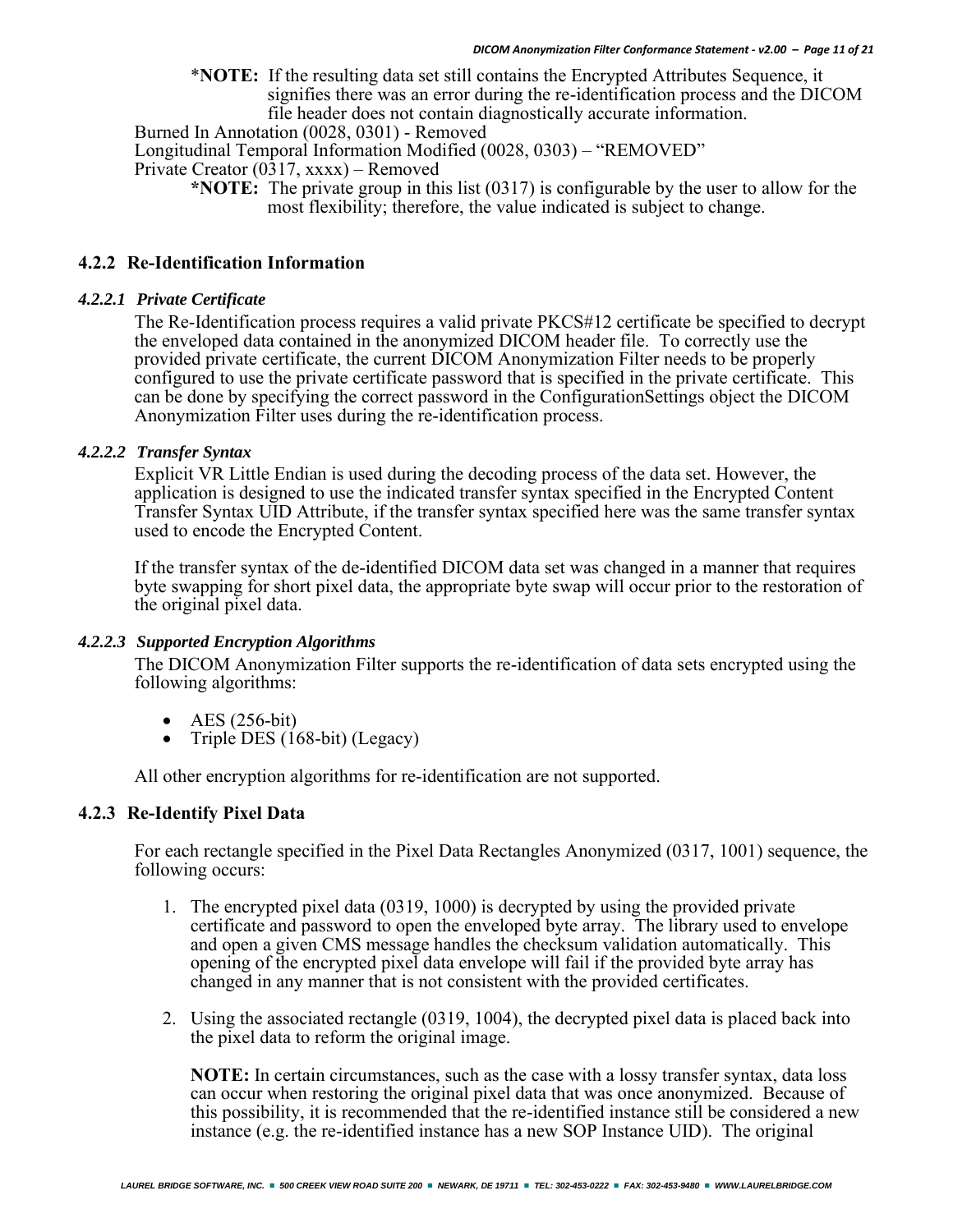instance may still be referenced via the Source Image Sequence (0008,2112) to allow the user to access the original SOP instance.

# **5. Additional Information**

Appendix A: Glossary

- Triple-DES Triple Data Encryption Standard used in the encryption of the anonymized DICOM attributes specified in Appendix B.
- AES Advanced Encryption Standard is the default encryption algorithm used in the encryption of the anonymized DICOM attributes specified in Appendix B. This is widely considered to be more secure than Triple DES.
- DICOM Digital Imaging and Communications in Medicine standard for distributing and viewing medical images.
- De-Identification The process of removing attributes from a DICOM dataset that may be used to identify the patient of the DICOM image. The removed attributes are encrypted and stored in the resulting DICOM dataset for re-identification.
- Re-Identification The process of decrypting and repopulating the anonymized tags with the original patient information.

Appendix B: References

Digital Imaging and Communications in Medicine (DICOM) PS 3.1-3.18, 2019a *ftp://medical.nema.org/medical/dicom/2019a/*

Appendix C: Analysis Models

- Table E.1-1 shows the full list of DICOM attributes that need to be anonymized in order for the DICOM Anonymization Filter to conform to the Basic Application Level Confidentiality Profile in 2019a of the DICOM standard.
- The table shows the name of the attribute, the group element tag, and the appropriate action needed to take for the given attribute tag.
- The following list dictates the meaning of each value as it appears in the Action column of the table:
- Z Replace with a non-zero length value that may be a dummy value and consistent with the VR
- X Remove the specified element
- U Replace with a non-zero length UID that is consistent within a set of Instances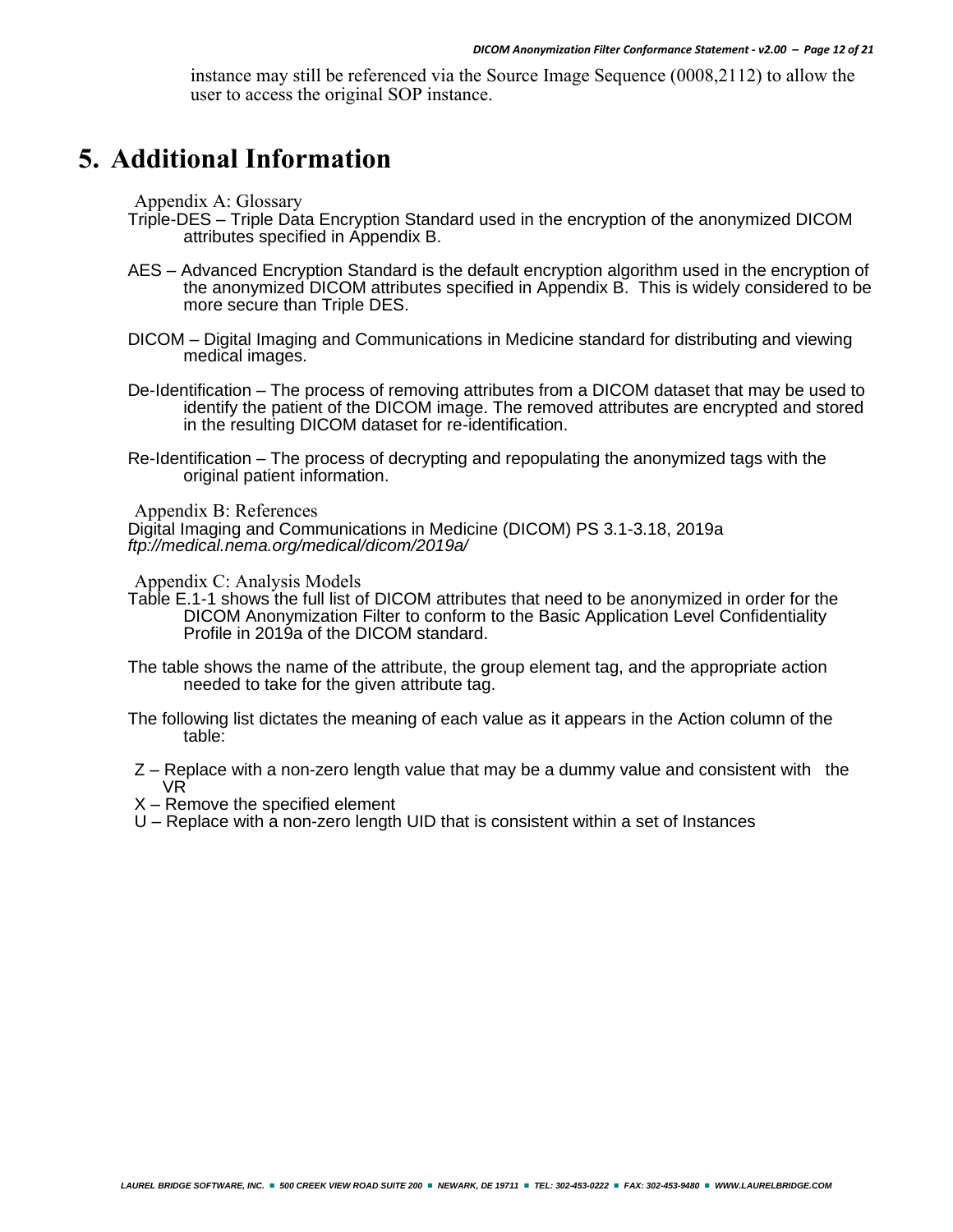| Attribute Name                                            | Tag        | Operation    |
|-----------------------------------------------------------|------------|--------------|
| Accession Number                                          | 0008,0050  | hash         |
| Acquisition Comments                                      | 0018,4000  | autofill     |
| Acquisition Context Sequence                              | 0040,0555  | delete       |
| Acquisition Date                                          | 0008,0022  | autofill     |
| Acquisition DateTime                                      | 0008,002A  | autofill     |
| Acquisition Device Processing Description                 | 0018,1400  | autofill     |
| Acquisition Protocol Description                          | 0018,9424  | autofill     |
| Acquisition Time                                          | 0008, 0032 | autofill     |
| Actual Human Performers Sequence                          | 0040,4035  | delete       |
| Additional Patient's History                              | 0010,21B0  | autofill     |
| Address (Trial)                                           | 0040, A353 | autofill     |
| Admission ID                                              | 0038,0010  | hash         |
| Admitting Date                                            | 0038,0020  | autofill     |
| Admitting Diagnoses Code Sequence                         | 0008, 1084 | delete       |
| Admitting Diagnoses Description                           | 0008,1080  | autofill     |
| Admitting Time                                            | 0038,0021  | autofill     |
| Affected SOP Instance UID                                 | 0000,1000  | GenerateUID  |
| Allergies                                                 | 0010,2110  | autofill     |
| Arbitrary                                                 | 4000,0010  | autofill     |
| Author Observer Sequence                                  | 0040, A078 | delete       |
| Barcode Value                                             | 2200,0005  | autofill     |
| Beam Description                                          | 300A,00C3  | autofill     |
| Bolus Description                                         | 300A,00DD  | autofill     |
| Branch of Service                                         | 0010,1081  | autofill     |
| Camera Owner Name                                         | 0016,004D  | autofill     |
| Cassette ID                                               | 0018,1007  | hash         |
| Comments on the Performed Procedure Step                  | 0040,0280  | autofill     |
| Compensator Description                                   | 300A, 02EB | autofi11     |
| Concatenation UID                                         | 0020,9161  | TransformUID |
| Confidentiality Constraint on Patient Data<br>Description | 0040,3001  | autofill     |
| Consulting Physician's Name                               | 0008,009C  | autofill     |
| Consulting Physician Identification Sequence              | 0008,009D  | delete       |
| Container Component ID                                    | 0050,001B  | hash         |
| Container Description                                     | 0040,051A  | autofill     |
| Container Identifier                                      | 0040, 0512 | autofill     |
| Content Creator's Identification Code<br>Sequence         | 0070,0086  | delete       |
| Content Creator's Name                                    | 0070,0084  | autofill     |
| Content Date                                              | 0008,0023  | autofill     |
| Content Sequence                                          | 0040, A730 | delete       |
| Content Time                                              | 0008,0033  | autofill     |

**Table E.1-1 Basic Application Level Confidentiality Profile Attributes**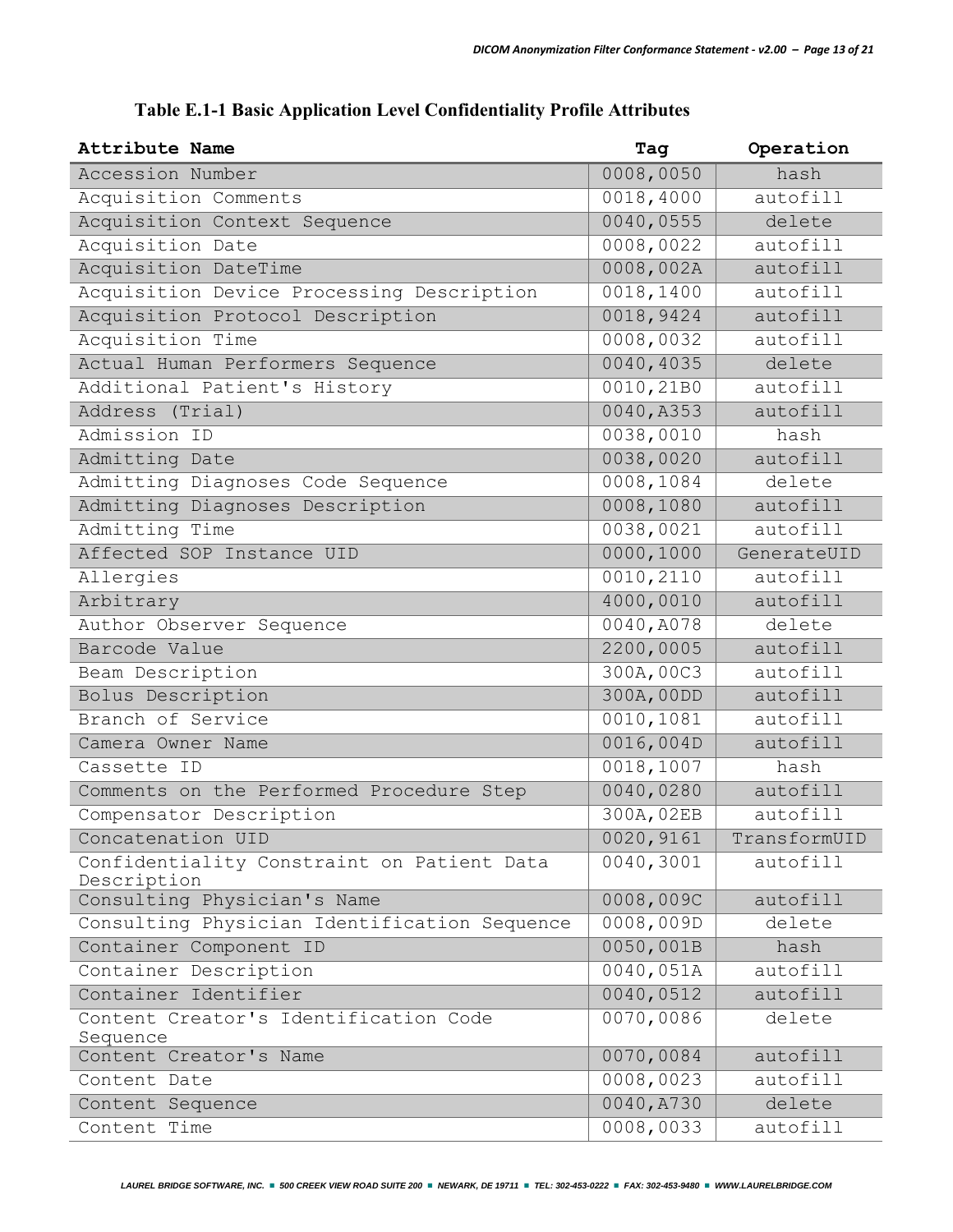| Attribute Name                                   | Tag                    | Operation    |
|--------------------------------------------------|------------------------|--------------|
| Contrast Bolus Agent                             | 0018,0010              | autofill     |
| Contribution Description                         | 0018, A003             | autofill     |
| Country of Residence                             | 0010,2150              | autofill     |
| Current Observer (Trial)                         | 0040, A307             | autofill     |
| Current Patient Location                         | 0038,0300              | autofill     |
| Curve Data                                       | 50xx, xxxx             | autofill     |
| Curve Date                                       | 0008,0025              | autofill     |
| Curve Time                                       | 0008,0035              | autofill     |
| Custodial Organization Sequence                  | 0040, A07C             | delete       |
| Data Set Trailing Padding                        | FFFC, FFFC             | autofill     |
| Derivation Description                           | 0008,2111              | autofill     |
| Detector ID                                      | $\overline{0018,70}0A$ | hash         |
| Device Serial Number                             | 0018, 1000             | autofill     |
| Device Setting Description                       | 0016,004B              | autofill     |
| Device UID                                       | 0018,1002              | TransformUID |
| Digital Signatures Sequence                      | FFFA, FFFA             | delete       |
| Digital Signature UID                            | 0400, 0100             | TransformUID |
| Dimension Organization UID                       | 0020, 9164             | TransformUID |
| Discharge Diagnosis Description                  | 0038,0040              | autofill     |
| Distribution Address                             | 4008,011A              | autofill     |
| Distribution Name                                | 4008,0119              | autofill     |
| Dose Reference Description                       | 300A,0016              | autofill     |
| Dose Reference UID                               | 300A,0013              | TransformUID |
| End Acquisition DateTime                         | 0018,9517              | autofill     |
| Ethnic Group                                     | 0010,2160              | autofill     |
| Expected Completion DateTime                     | 0040,4011              | autofill     |
| Failed SOP Instance UID List                     | 0008,0058              | TransformUID |
| Fiducial UID                                     | 0070,031A              | TransformUID |
| Filler Order Number / Imaging Service<br>Request | 0040,2017              | autofill     |
| First Treatment Date                             | 3008,0054              | autofill     |
| Fixation Device Description                      | 300A, 0196             | autofill     |
| Fraction Group Description                       | 300A,0072              | autofill     |
| Frame Comments                                   | 0020,9158              | autofill     |
| Frame of Reference UID                           | 0020,0052              | TransformUID |
| Gantry ID                                        | 0018,1008              | hash         |
| Generator ID                                     | 0018,1005              | hash         |
| GPS Altitude                                     | 0016,0076              | autofill     |
| GPS Altitude Ref                                 | 0016,0075              | autofill     |
| GPS Area Information                             | 0016,008C              | autofill     |
| GPS Date Stamp                                   | 0016,008D              | autofill     |
| GPS Dest Bearing                                 | 0016,0088              | autofill     |
| GPS Dest Bearing Ref                             | 0016,0087              | autofill     |
| GPS Dest Distance                                | 0016,008A              | autofill     |
| GPS Dest Distance Ref                            | 0016,0089              | autofill     |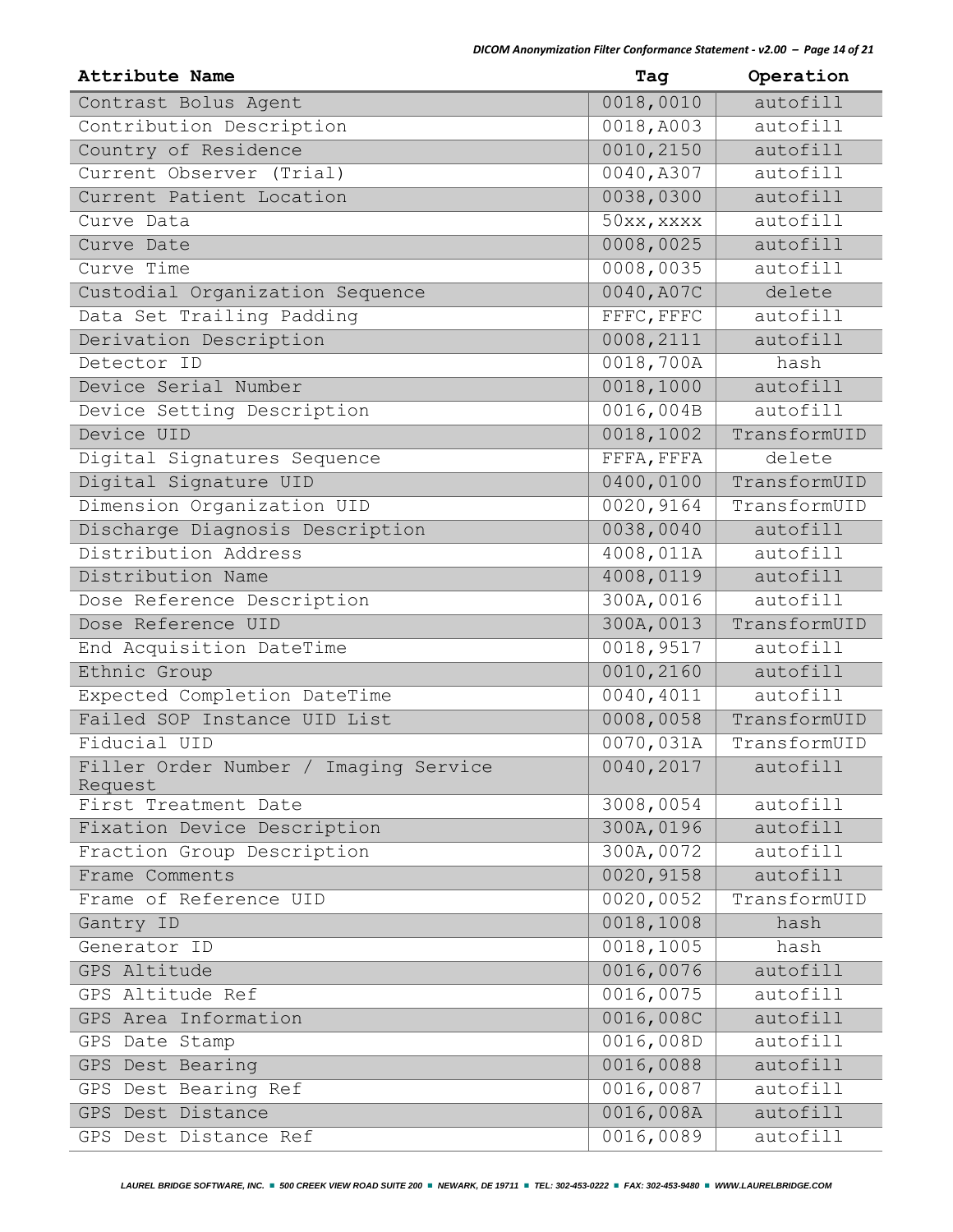| <b>Attribute Name</b>                       | Tag        | Operation    |
|---------------------------------------------|------------|--------------|
| GPS Dest Latitude                           | 0016,0084  | autofill     |
| GPS Dest Latitude Ref                       | 0016,0083  | autofill     |
| GPS Dest Longitude                          | 0016,0086  | autofill     |
| GPS Dest Longitude Ref                      | 0016,0085  | autofill     |
| GPS Differential                            | 0016,008E  | autofill     |
| GPS DOP                                     | 0016,007B  | autofill     |
| GPS Imq Direction                           | 0016,0081  | autofill     |
| Imq Direction Ref<br>GPS                    | 0016,0080  | autofill     |
| GPS Latitude                                | 0016,0072  | autofill     |
| GPS Latitude Ref                            | 0016,0071  | autofill     |
| GPS Longitude                               | 0016,0074  | autofill     |
| GPS Longitude Ref                           | 0016,0073  | autofill     |
| GPS Map Datum                               | 0016,0082  | autofill     |
| GPS Measure Mode                            | 0016,007A  | autofill     |
| GPS Processing Method                       | 0016,008B  | autofill     |
| GPS Satellites                              | 0016,0078  | autofill     |
| GPS Speed                                   | 0016,007D  | autofill     |
| GPS Speed Ref                               | 0016,007C  | autofill     |
| GPS Status                                  | 0016,0079  | autofill     |
| GPS Time Stamp                              | 0016,0077  | autofill     |
| GPS Track                                   | 0016,007F  | autofill     |
| GPS Track Ref                               | 0016,007E  | autofill     |
| GPS Version ID                              | 0016,0070  | hash         |
| Graphic Annotation Sequence                 | 0070,0001  | delete       |
| Human Performers Name                       | 0040,4037  | autofill     |
| Human Performers Organization               | 0040,4036  | autofill     |
| Icon Image Sequence (see Note 12)           | 0088,0200  | delete       |
| Identifying Comments                        | 0008,4000  | autofill     |
| Image Comments                              | 0020, 4000 | autofill     |
| Image Presentation Comments                 | 0028,4000  | autofill     |
| Imaging Service Request Comments            | 0040,2400  | autofill     |
| Impressions                                 | 4008,0300  | autofill     |
| Instance Coercion DateTime                  | 0008,0015  | autofill     |
| Instance Creator UID                        | 0008,0014  | TransformUID |
| Instance Origin Status                      | 0400,0600  | autofill     |
| Institution Address                         | 0008,0081  | autofill     |
| Institutional Department Name               | 0008,1040  | autofill     |
| Institutional Department Type Code Sequence | 0008,1041  | delete       |
| Institution Code Sequence                   | 0008,0082  | delete       |
| Institution Name                            | 0008,0080  | autofill     |
| Insurance Plan Identification               | 0010,1050  | autofill     |
| Intended Recipients of Results              | 0040,1011  | delete       |
| Identification Sequence                     |            |              |
| Interpretation Approver Sequence            | 4008,0111  | delete       |
| Interpretation Author                       | 4008,010C  | autofill     |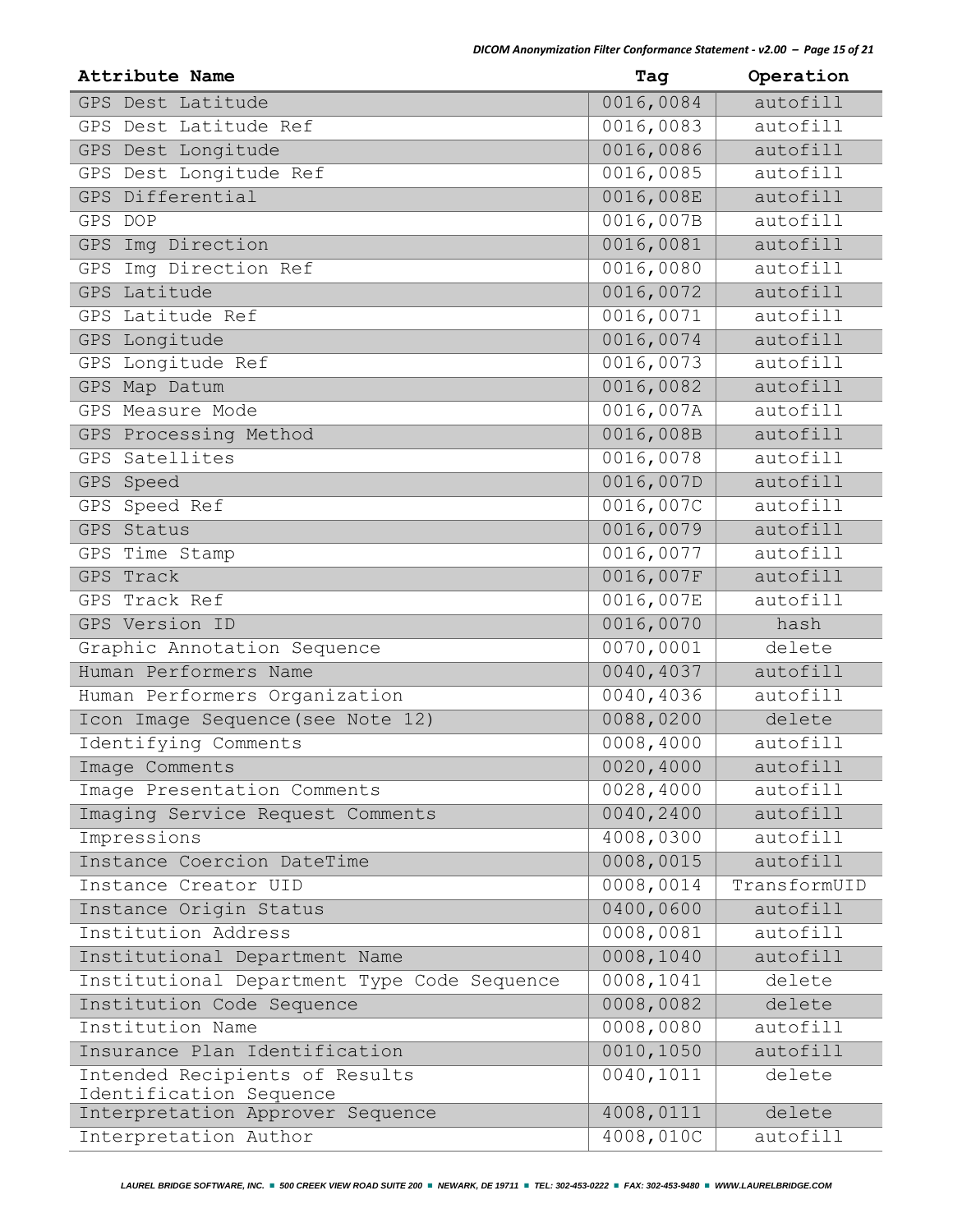| Attribute Name                              | Tag        | Operation    |
|---------------------------------------------|------------|--------------|
| Interpretation Diagnosis Description        | 4008,0115  | autofill     |
| Interpretation ID Issuer                    | 4008,0202  | autofill     |
| Interpretation Recorder                     | 4008,0102  | autofill     |
| Interpretation Text                         | 4008,010B  | autofill     |
| Interpretation Transcriber                  | 4008,010A  | autofill     |
| Irradiation Event UID                       | 0008,3010  | TransformUID |
| Issuer of Admission ID                      | 0038,0011  | hash         |
| Issuer of Admission ID Sequence             | 0038, 0014 | delete       |
| Issuer of Patient ID                        | 0010,0021  | hash         |
| Issuer of Service Episode ID                | 0038,0061  | hash         |
| Issuer of Service Episode ID Sequence       | 0038,0064  | delete       |
| Issuer of the Container Identifier Sequence | 0040,0513  | delete       |
| Issuer of the Specimen Identifier Sequence  | 0040, 0562 | delete       |
| Label Text                                  | 2200,0002  | autofill     |
| Large Palette Color Lookup Table UID        | 0028,1214  | TransformUID |
| Last Menstrual Date                         | 0010,21D0  | autofill     |
| Lens Make                                   | 0016,004F  | autofill     |
| Lens Model                                  | 0016,0050  | autofill     |
| Lens Serial Number                          | 0016,0051  | autofill     |
| Lens Specification                          | 0016,004E  | autofill     |
| <b>MAC</b>                                  | 0400,0404  | autofill     |
| Maker Note                                  | 0016,002B  | autofill     |
| Media Storage SOP Instance UID              | 0002,0003  | TransformUID |
| Medical Alerts                              | 0010,2000  | autofill     |
| Medical Record Locator                      | 0010,1090  | autofill     |
| Military Rank                               | 0010,1080  | autofill     |
| Modified Attributes Sequence                | 0400,0550  | delete       |
| Modified Image Description                  | 0020, 3406 | autofill     |
| Modifying Device ID                         | 0020,3401  | autofill     |
| Most Recent Treatment Date                  | 3008,0056  | autofill     |
| Name of Physician (s) Reading Study         | 0008,1060  | autofill     |
| Names of Intended Recipient of Results      | 0040,1010  | autofill     |
| Observation Date (Trial)                    | 0040, A192 | autofill     |
| Observation Subject UID (Trial)             | 0040, A402 | TransformUID |
| Observation Time (Trial)                    | 0040, A193 | autofill     |
| Observation UID                             | 0040, A171 | TransformUID |
| Occupation                                  | 0010,2180  | autofill     |
| Operators' Identification Sequence          | 0008,1072  | delete       |
| Operators' Name                             | 0008,1070  | autofill     |
| Order Callback Phone Number                 | 0040,2010  | autofill     |
| Order Callback Telecom Information          | 0040,2011  | autofill     |
| Order Entered By                            | 0040,2008  | autofill     |
| Order Enterer Location                      | 0040,2009  | autofill     |
| Original Attributes Sequence                | 0400,0561  | delete       |
| Other Patient IDs                           | 0010,1000  | hash         |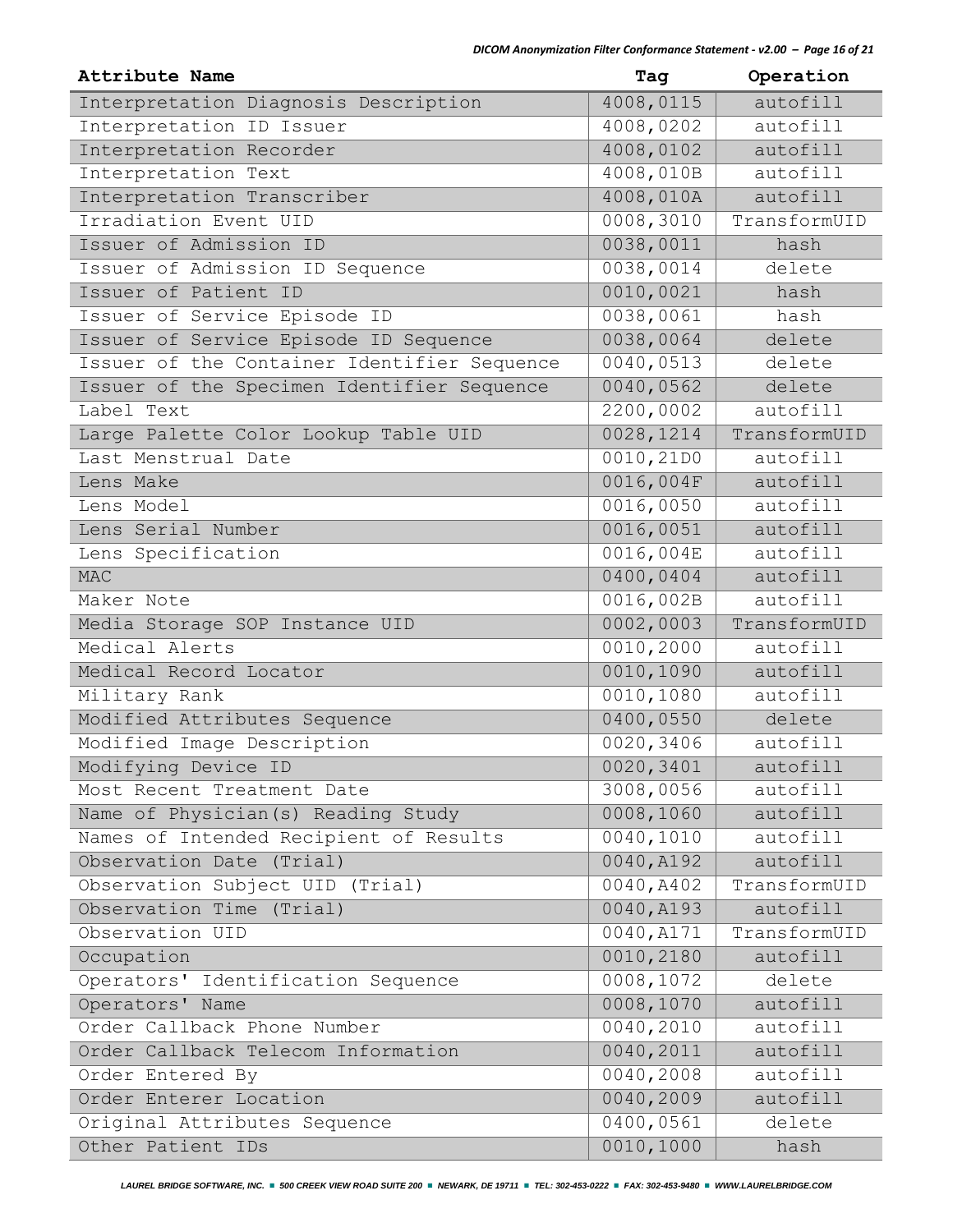| Attribute Name                                         | Tag        | Operation    |
|--------------------------------------------------------|------------|--------------|
| Other Patient IDs Sequence                             | 0010,1002  | delete       |
| Other Patient Names                                    | 0010,1001  | autofill     |
| Overlay Comments                                       | 60xx, 4000 | autofill     |
| Overlay Data                                           | 60xx, 3000 | autofill     |
| Overlay Date                                           | 0008,0024  | autofill     |
| Overlay Time                                           | 0008,0034  | autofill     |
| Palette Color Lookup Table UID                         | 0028,1199  | TransformUID |
| Participant Sequence                                   | 0040, A07A | delete       |
| Patient's Age                                          | 0010, 1010 | autofill     |
| Patient's Birth Date                                   | 0010,0030  | autofill     |
| Patient's Birth Name                                   | 0010, 1005 | autofill     |
| Patient's Birth Time                                   | 0010,0032  | autofill     |
| Patient's Institution Residence                        | 0038,0400  | autofill     |
| Patient's Insurance Plan Code Sequence                 | 0010,0050  | delete       |
| Patient's Mother's Birth Name                          | 0010,1060  | autofill     |
| Patient's Name                                         | 0010,0010  | hash         |
| Patient's Primary Language Code Sequence               | 0010,0101  | delete       |
| Patient's Primary Language Modifier Code<br>Sequence   | 0010,0102  | delete       |
| Patient's Religious Preference                         | 0010,21F0  | autofill     |
| Patient's Sex                                          | 0010,0040  | autofill     |
| Patient's Size                                         | 0010,1020  | autofill     |
| Patient's Telecom Information                          | 0010,2155  | autofill     |
| Patient's Telephone Numbers                            | 0010,2154  | autofill     |
| Patient's Weight                                       | 0010,1030  | autofill     |
| Patient Address                                        | 0010,1040  | autofill     |
| Patient Comments                                       | 0010,4000  | autofill     |
| Patient ID                                             | 0010,0020  | hash         |
| Patient Sex Neutered                                   | 0010,2203  | autofill     |
| Patient State                                          | 0038,0500  | autofill     |
| Patient Transport Arrangements                         | 0040, 1004 | autofill     |
| Performed Location                                     | 0040,0243  | autofill     |
| Performed Procedure Step Description                   | 0040,0254  | autofill     |
| Performed Procedure Step End Date                      | 0040,0250  | autofill     |
| Performed Procedure Step End DateTime                  | 0040,4051  | autofill     |
| Performed Procedure Step End Time                      | 0040,0251  | autofill     |
| Performed Procedure Step ID                            | 0040,0253  | hash         |
| Performed Procedure Step Start Date                    | 0040,0244  | autofill     |
| Performed Procedure Step Start DateTime                | 0040,4050  | autofill     |
| Performed Procedure Step Start Time                    | 0040,0245  | autofill     |
| Performed Station AE Title                             | 0040,0241  | autofill     |
| Performed Station Geographic Location Code<br>Sequence | 0040,4030  | delete       |
| Performed Station Name                                 | 0040,0242  | autofill     |
| Performed Station Name Code Sequence                   | 0040,4028  | delete       |
| Performing Physician Identification Sequence           | 0008,1052  | delete       |

*LAUREL BRIDGE SOFTWARE, INC. ■ 500 CREEK VIEW ROAD SUITE 200 ■ NEWARK, DE 19711 ■ TEL: 302-453-0222 ■ FAX: 302-453-9480 ■ WWW.LAURELBRIDGE.COM*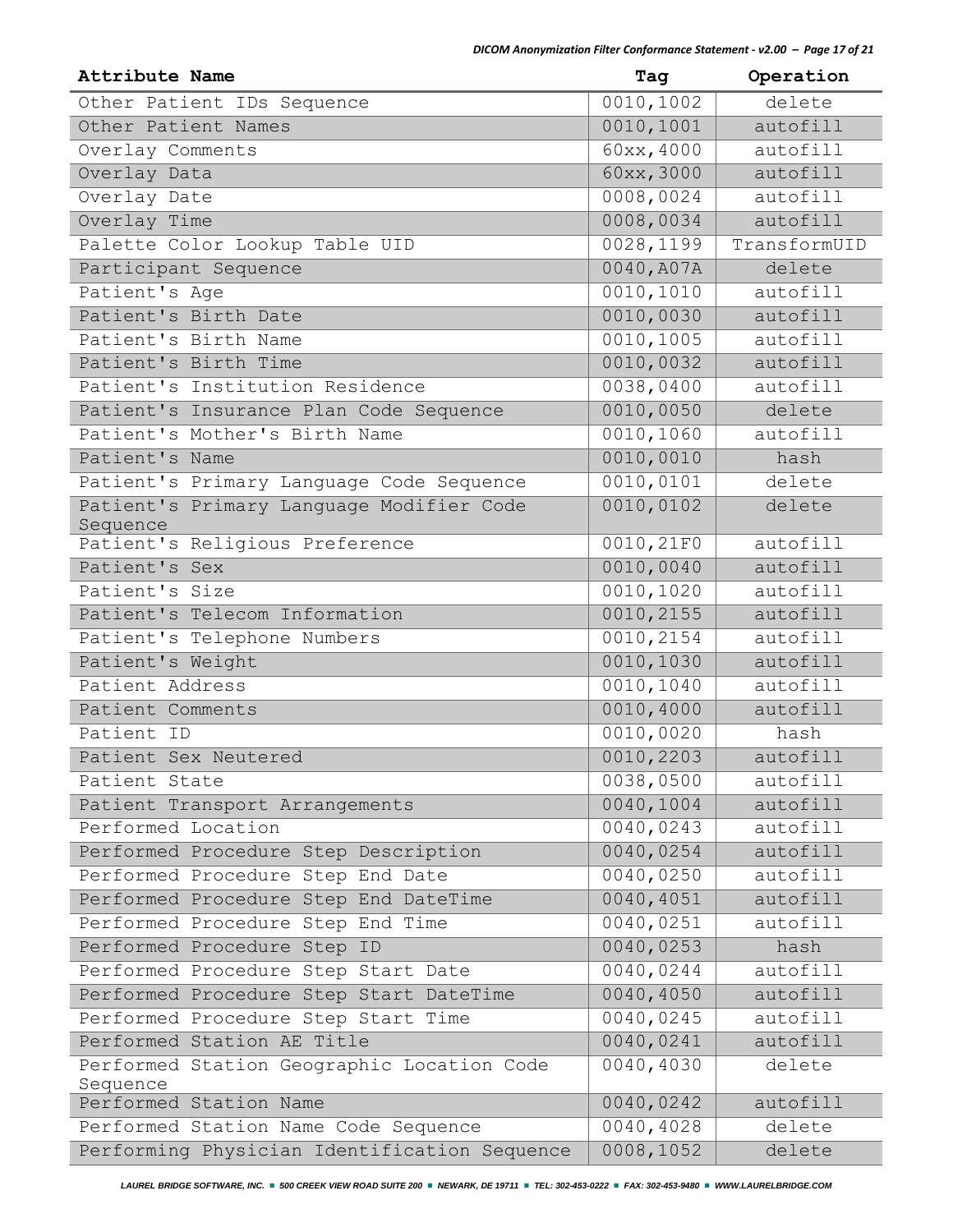| Attribute Name                                                         | Tag        | Operation    |
|------------------------------------------------------------------------|------------|--------------|
| Performing Physicians' Name                                            | 0008,1050  | autofill     |
| Person's Telecom Information                                           | 0040,1104  | autofill     |
| Person's Telephone Numbers                                             | 0040, 1103 | autofill     |
| Person Address                                                         | 0040,1102  | autofill     |
| Person Identification Code Sequence                                    | 0040,1101  | delete       |
| Person Name                                                            | 0040, A123 | autofill     |
| Physician(s) of Record                                                 | 0008,1048  | autofill     |
| Physician(s) of Record Identification<br>Sequence                      | 0008,1049  | delete       |
| Physician(s) Reading Study Identification<br>Sequence                  | 0008, 1062 | delete       |
| Physician Approving Interpretation                                     | 4008,0114  | autofill     |
| Placer Order Number / Imaging Service<br>Request                       | 0040,2016  | autofill     |
| Plate ID                                                               | 0018,1004  | hash         |
| Pregnancy Status                                                       | 0010,21C0  | autofill     |
| Pre-Medication                                                         | 0040,0012  | autofill     |
| Prescription Description                                               | 300A,000E  | autofi11     |
| Presentation Display Collection UID                                    | 0070,1101  | TransformUID |
| Presentation Sequence Collection UID                                   | 0070,1102  | TransformUID |
| Private attributes                                                     | gggg, eeee | autofill     |
| Procedure Step Cancellation DateTime                                   | 0040,4052  | autofill     |
| Protocol Name                                                          | 0018,1030  | autofill     |
| Reason for Omission Description                                        | 300C, 0113 | autofill     |
| Reason for Study                                                       | 0032,1030  | autofill     |
| Reason for the Imaging Service Request                                 | 0040,2001  | autofill     |
| Reason for the Requested Procedure                                     | 0040,1002  | autofill     |
| Reason for Requested Procedure Code Sequence                           | 0040,100A  | delete       |
| Reason for Visit                                                       | 0032,1066  | autofill     |
| Reason for Visit Code Sequence                                         | 0032,1067  | delete       |
| Referenced Digital Signature Sequence                                  | 0400,0402  | delete       |
| Referenced Dose Reference UID                                          | 300A,0083  | TransformUID |
| Referenced Frame of Reference UID                                      | 3006,0024  | TransformUID |
| Referenced General Purpose Scheduled<br>Procedure Step Transaction UID | 0040,4023  | TransformUID |
| Referenced Image Sequence                                              | 0008,1140  | delete       |
| Referenced Observation UID (Trial)                                     | 0040, A172 | TransformUID |
| Referenced Patient Alias Sequence                                      | 0038,0004  | delete       |
| Referenced Patient Photo Sequence                                      | 0010,1100  | delete       |
| Referenced Patient Sequence                                            | 0008, 1120 | delete       |
| Referenced Performed Procedure Step Sequence                           | 0008, 1111 | delete       |
| Referenced SOP Instance MAC Sequence                                   | 0400,0403  | delete       |
| Referenced SOP Instance UID                                            | 0008, 1155 | TransformUID |
| Referenced SOP Instance UID in File                                    | 0004, 1511 | TransformUID |
| Referenced Study Sequence                                              | 0008,1110  | delete       |
| Referring Physician's Address                                          | 0008,0092  | autofill     |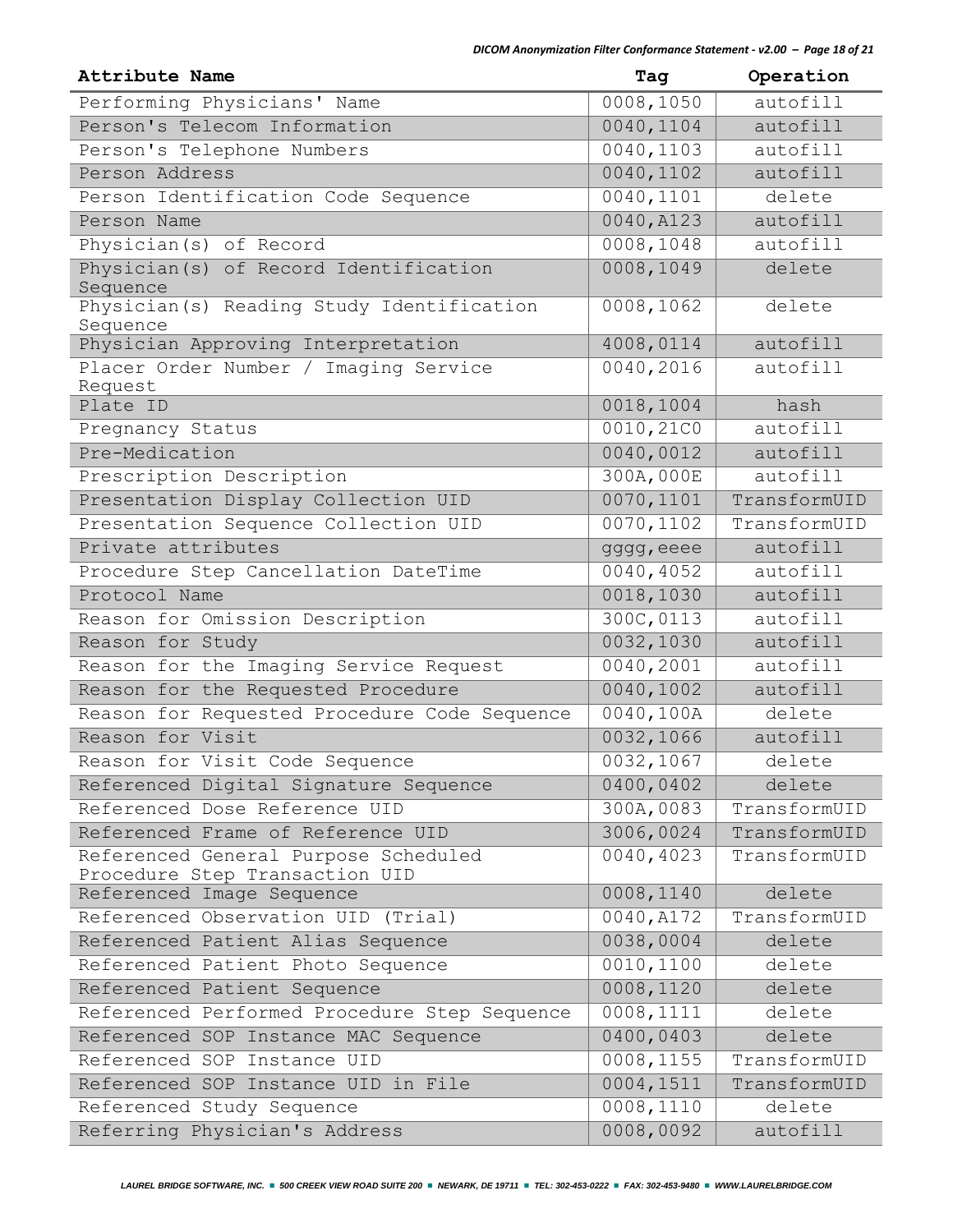| Attribute Name                                  | Tag        | Operation    |
|-------------------------------------------------|------------|--------------|
| Referring Physician's Name                      | 0008,0090  | hash         |
| Referring Physician's Telephone Numbers         | 0008,0094  | autofill     |
| Referring Physician Identification Sequence     | 0008,0096  | delete       |
| Region of Residence                             | 0010,2152  | autofill     |
| Related Frame of Reference UID                  | 3006,00C2  | TransformUID |
| Request Attributes Sequence                     | 0040,0275  | delete       |
| Requested Contrast Agent                        | 0032,1070  | autofill     |
| Requested Procedure Comments                    | 0040,1400  | autofill     |
| Requested Procedure Description                 | 0032,1060  | autofill     |
| Requested Procedure ID                          | 0040,1001  | hash         |
| Requested Procedure Location                    | 0040, 1005 | autofill     |
| Requested SOP Instance UID                      | 0000, 1001 | TransformUID |
| Requesting Physician                            | 0032,1032  | autofill     |
| Requesting Service                              | 0032,1033  | autofill     |
| Respiratory Motion Compensation Technique       | 0018,9185  | autofill     |
| Description<br>Responsible Organization         | 0010,2299  | autofill     |
|                                                 | 0010,2297  | autofill     |
| Responsible Person<br>Results Comments          | 4008,4000  | autofill     |
| Results Distribution List Sequence              | 4008,0118  | delete       |
| Results ID Issuer                               | 4008,0042  | autofill     |
| Reviewer Name                                   | 300E,0008  | autofill     |
| RT Plan Date                                    | 300A,0006  | autofill     |
|                                                 | 300A,0004  | autofill     |
| RT Plan Description<br>RT Plan Label            | 300A,0002  | autofill     |
| RT Plan Name                                    | 300A,0003  | autofill     |
| RT Plan Time                                    | 300A,0007  | autofill     |
| Scheduled Human Performers Sequence             | 0040,4034  | delete       |
| Scheduled Patient Institution Residence         | 0038,001E  | autofill     |
| Scheduled Performing Physician                  | 0040,000B  | delete       |
| Identification Sequence                         |            |              |
| Scheduled Performing Physician Name             | 0040,0006  | autofill     |
| Scheduled Procedure Step Description            | 0040,0007  | autofill     |
| Scheduled Procedure Step End Date               | 0040,0004  | autofill     |
| Scheduled Procedure Step End Time               | 0040,0005  | autofill     |
| Scheduled Procedure Step Expiration DateTime    | 0040,4008  | autofill     |
| Scheduled Procedure Step Location               | 0040,0011  | autofill     |
| Scheduled Procedure Step Modification           | 0040,4010  | autofill     |
| DateTime<br>Scheduled Procedure Step Start Date | 0040,0002  | autofill     |
| Scheduled Procedure Step Start DateTime         | 0040,4005  | autofill     |
| Scheduled Procedure Step Start Time             | 0040,0003  | autofill     |
| Scheduled Station AE Title                      | 0040,0001  | autofill     |
| Scheduled Station Geographic Location Code      | 0040,4027  | delete       |
| Sequence                                        |            |              |
| Scheduled Station Name                          | 0040,0010  | autofill     |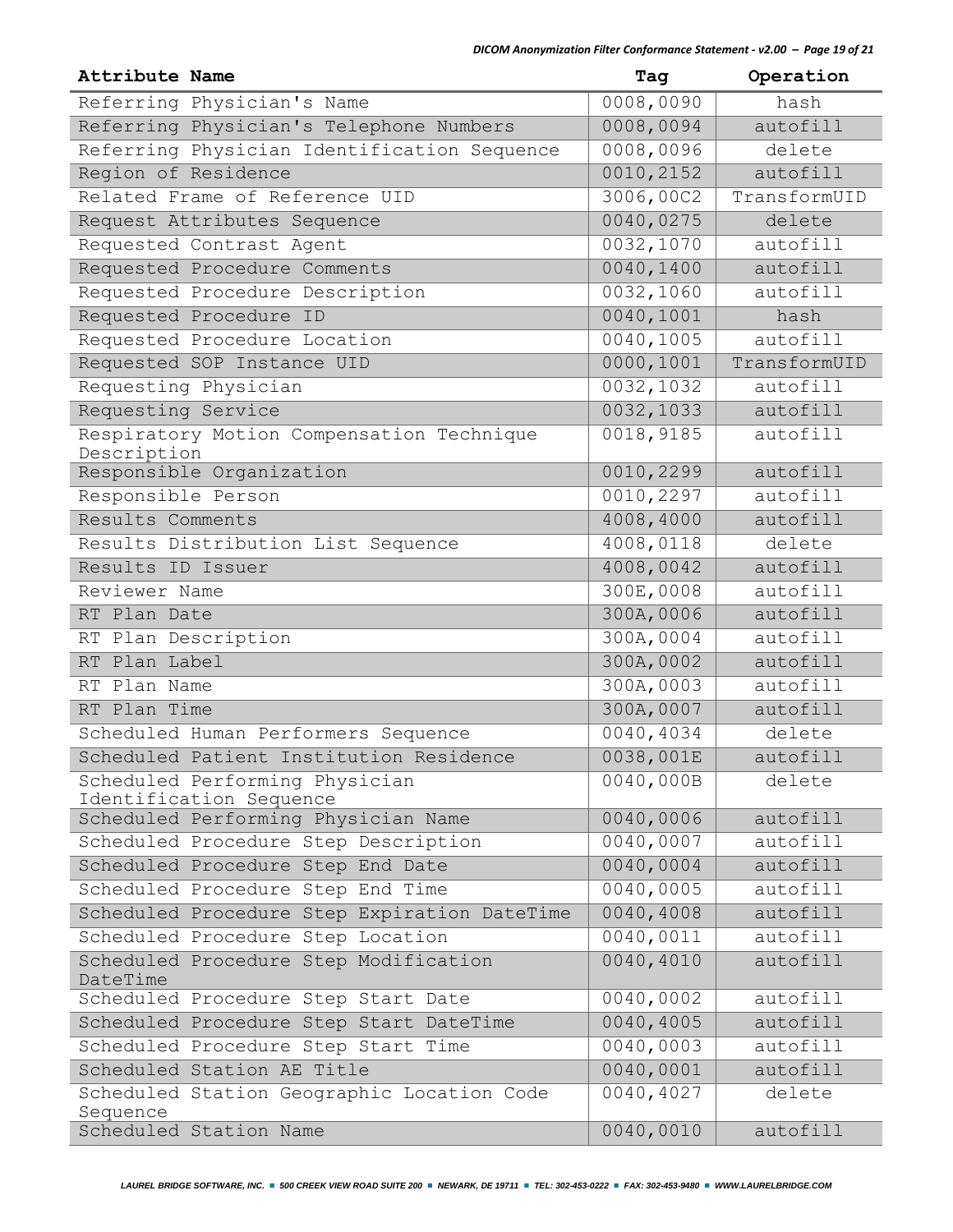| Attribute Name                         | Tag        | Operation    |
|----------------------------------------|------------|--------------|
| Scheduled Station Name Code Sequence   | 0040,4025  | delete       |
| Scheduled Study Location               | 0032,1020  | autofill     |
| Scheduled Study Location AE Title      | 0032,1021  | autofill     |
| Series Date                            | 0008,0021  | autofill     |
| Series Description                     | 0008,103E  | autofill     |
| Series Instance UID                    | 0020,000E  | TransformUID |
| Series Time                            | 0008,0031  | autofill     |
| Service Episode Description            | 0038,0062  | autofill     |
| Service Episode ID                     | 0038,0060  | hash         |
| Setup- Technique Description           | 300A, 01B2 | autofill     |
| Shielding Device Description           | 300A, 01A6 | autofi11     |
| Slide Identifier                       | 0040,06FA  | autofill     |
| Smoking Status                         | 0010,21A0  | autofill     |
| SOP Instance UID                       | 0008,0018  | GenerateUID  |
| Source Image Sequence                  | 0008,2112  | delete       |
| Source Manufacturer                    | 300A, 0216 | autofill     |
| Source Serial Number                   | 3008,0105  | autofill     |
| Special Needs                          | 0038,0050  | autofill     |
| Specimen Accession Number              | 0040,050A  | autofill     |
| Specimen Detailed Description          | 0040,0602  | autofill     |
| Specimen Identifier                    | 0040, 0551 | autofill     |
| Specimen Preparation Sequence          | 0040,0610  | delete       |
| Specimen Short Description             | 0040,0600  | autofill     |
| Specimen UID                           | 0040, 0554 | TransformUID |
| Start Acquisition DateTime             | 0018,9516  | autofill     |
| Station Name                           | 0008,1010  | autofill     |
| Storage Media File-set UID             | 0088,0140  | TransformUID |
| Study Comments                         | 0032,4000  | autofill     |
| Study Date                             | 0008,0020  | autofill     |
| Study Description                      | 0008,1030  | autofill     |
| Study ID                               | 0020,0010  | hash         |
| Study ID Issuer                        | 0032,0012  | autofill     |
| Study Instance UID                     | 0020,000D  | TransformUID |
| Study Time                             | 0008,0030  | autofill     |
| Synchronization Frame of Reference UID | 0020,0200  | TransformUID |
| Target UID                             | 0018,2042  | TransformUID |
| Telephone Number (Trial)               | 0040, A354 | autofill     |
| Template Extension Creator UID         | 0040, DB0D | TransformUID |
| Template Extension Organization UID    | 0040, DB0C | TransformUID |
| Text Comments                          | 4000,4000  | autofill     |
| Text String                            | 2030,0020  | autofill     |
| Timezone Offset From UTC               | 0008,0201  | autofill     |
| Topic Author                           | 0088,0910  | autofill     |
| Topic Keywords                         | 0088,0912  | autofill     |
| Topic Subject                          | 0088,0906  | autofill     |